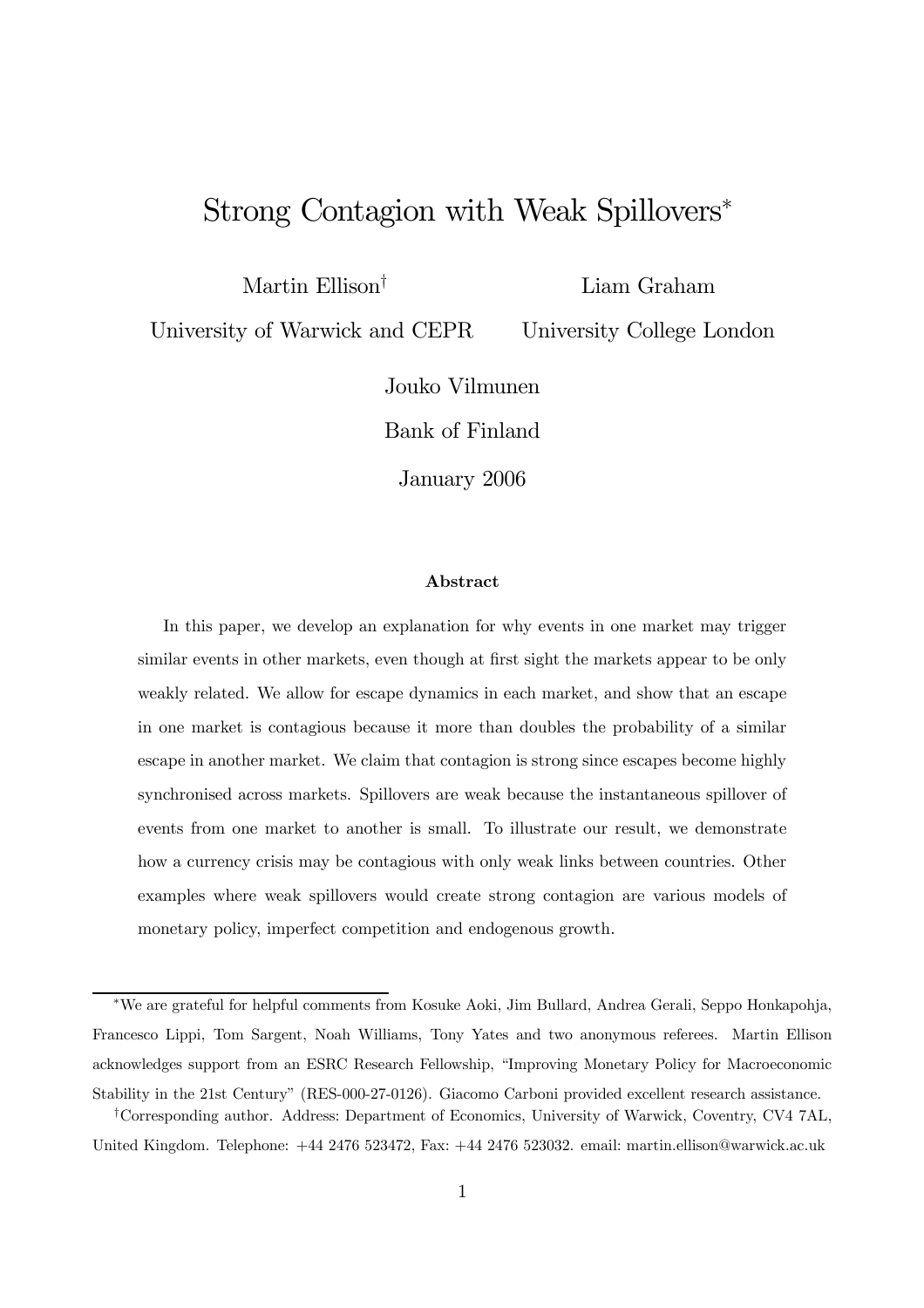# 1 Introduction

On many occasions it is observed that developments in one market appear to follow those in another, despite the fact that markets seem to be only weakly related. One of the most obvious examples of this is the contagious nature of currency crises, since a crisis in one country is often followed by a crisis in another country, even though the two countries only have weak trade or financial linkages. Existing theories find such phenomena hard to explain and typically resort to the idea of correlated sunspots to explain the contagion of events from one market to another. However, the question then remains of why sunspots would be correlated across markets.

In this paper, we offer an explanation for why developments in separate markets may be synchronised even if there are no sunspots and spillovers between markets are weak. Our proposed explanation is based on the learning processes which determine the dynamics of each market. We characterise markets as having escape dynamics, with escapes occurring endogenously through learning as in Sargent (1999), and show that an escape in one market significantly increases the probability of an escape in the other market. The mechanism is not one in which agents observe an escape in the other market and this directly induces an escape in their own market, since we would interpret this as a strong spillover between markets. Instead, we restrict agents to only observe events in their own market, in which case the model is self-referential and weak spillovers are the only possible source of contagion. In other words, we demonstrate that weak spillovers create a channel by which an escape in one market is likely to trigger an escape in the other market.

Our preferred example to illustrate contagious escapes is the model of endogenous currency crises of Cho and Kasa (2005), which itself is derived by simplifying and adding learning to the third generation currency crisis model of Aghion, Bacchetta and Banerjee (2000). We analyse a model of two small open economies and one large economy, in which international spillovers between the two small economies are weak. Whilst our example is drawn from the currency crisis literature, our results are applicable to a more general class of self-referential models with escapes occurring through learning. This class includes models of monetary policy, imperfect competition, growth, and alternative models of currency crises, as discussed by Cho, Williams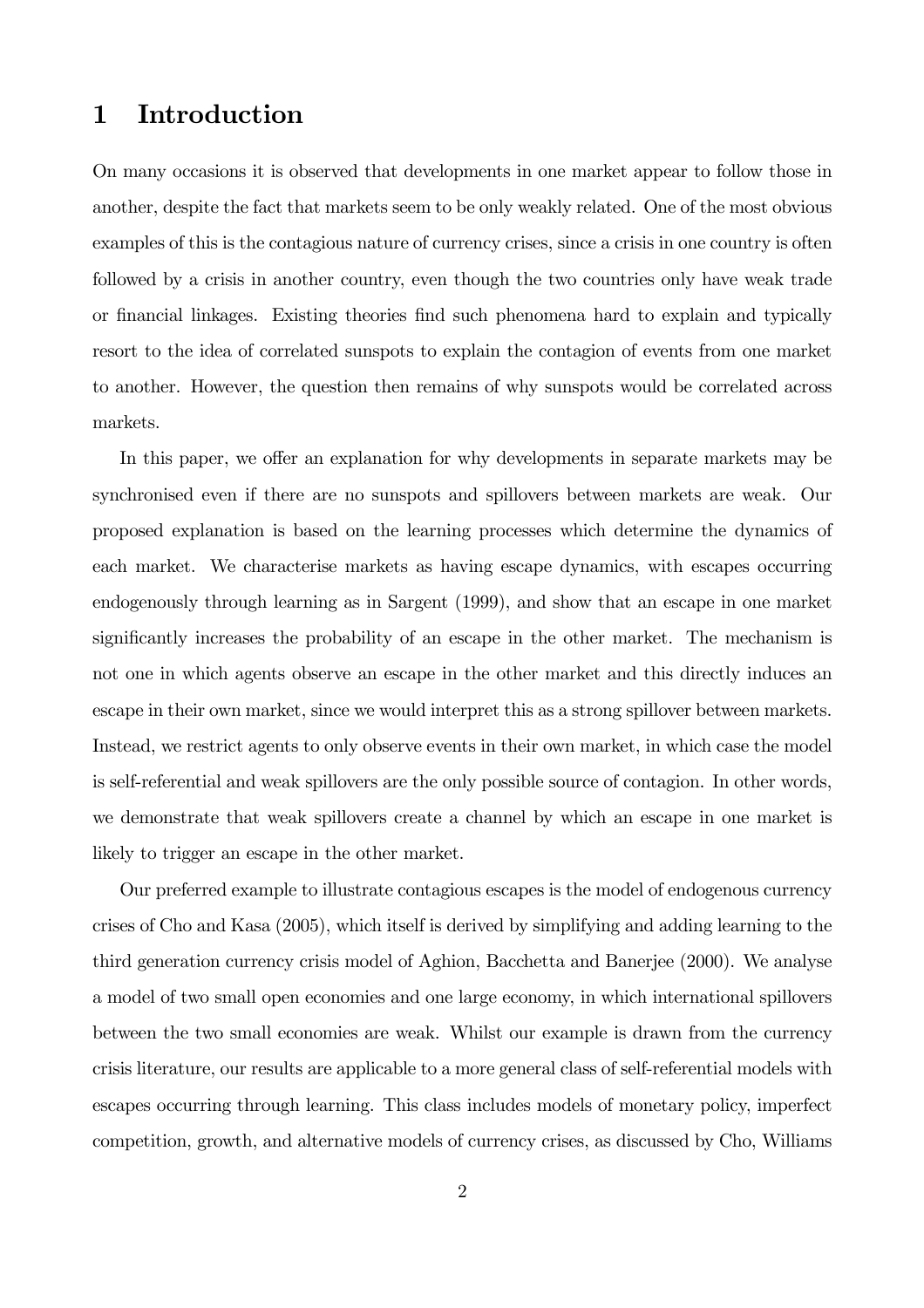and Sargent (2002), Bullard and Cho (2005), Primiceri (2005), Williams (2004) and Kasa (2004). Escapes have the potential to be contagious in all these models if there is another similar market and weak spillover of events from one market to another.

Consistent definitions of the terms contagion and spillover are yet to emerge in the literature. We take contagion to mean that an escape in one market leads to a significant increase in the correlation of events across similar markets. Our understanding of the term spillover follows Masson (1999), who writes that "Spillover effects explain why a crisis in one country may affect other emerging markets through linkages operating through trade, economy activity, or competitiveness". We argue that even if such linkages are weak, an escape in one market is likely to trigger an escape in the other, resulting in an increase in the correlation between the two markets during the period of the escapes.

The remainder of the paper is organised as follows: Section 2 describes a version of the Cho and Kasa (2005) model of endogenous currency crises in which two small countries interact with a large country, and events in the first small country spill over to the second small country. In Section 3 we examine the behaviour of the first small country, which acts as the source of the spillover. Section 4 focuses on the second small country, the subject of the spillover, and shows how an escape in the first small country is likely to trigger an escape in the second small country. A final section concludes.

## 2 Model

Our model consists of the following ingredients: true structural relationships linking output in each small country to exchange rates; a description of each central bank's perception of its own economy; a derivation of optimal exchange rate policy for each central bank; and a definition of equilibrium.

#### 2.1 Structural relationships

The structure of the first small economy is represented by the open-economy expectationsaugmented Phillips curve (1), in which output  $y_t$  is determined by its natural rate  $y_0$ , unex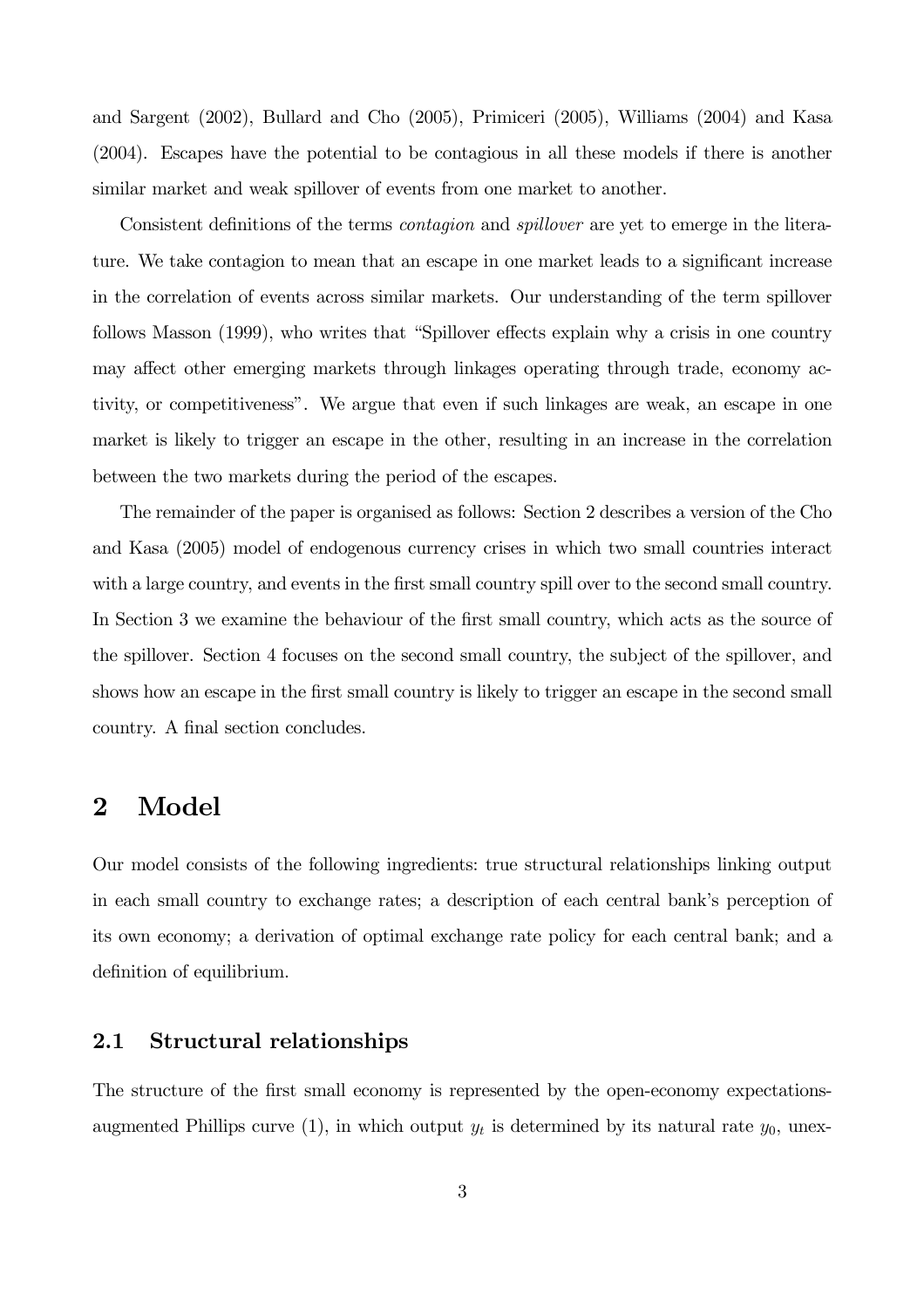pected movements in the country's exchange rate relative to the large country,  $s_t - E_{t-1}s_t$ , and a Gaussian output disturbance  $v_{1t}$  with variance  $\sigma_1^2$ . Cho and Kasa (2005) derive equation (1) by assuming that firms set prices in advance, are credit constrained, and hold some unhedged debt denominated in the currency of the large country. Unexpected depreciations have a potentially ambiguous impact on output in the model. The *terms of trade* effect is positive as an unexpected depreciation temporarily improves the competitive position of firms in the first small economy relative to firms in the large economy. The balance sheet effect is negative because an unexpected depreciation increases the value of foreign-denominated debt held by firms in the first small country, tightening credit constraints and contracting output. We assume strong balance sheet effects dominate so  $\theta < 0$ .

$$
y_t = y_0 + \theta(s_t - E_{t-1}s_t) + v_{1t} \tag{1}
$$

$$
y_t^* = y_0 + \theta (1 - \delta)(s_t^* - E_{t-1}^* s_t^*) - \theta \delta(s_t - s_t^*) + v_{1t}^* \tag{2}
$$

Equation (2) is the analogous Phillips curve for the second small country, with variables and expectations identified by the  $*$  superscript. To introduce a weak unilateral spillover from the first small country to the second, we assume that firms in the second small country hold a small but fixed quantity of their unhedged foreign debt in the currency of the first small country. The holdings are assumed to be fixed because they are too small to warrant continuous attention in debt portfolio management. As the quantity of debts denominated in the currency of the first small country is fixed, any movement (whether expected or unexpected) in the exchange rate of the first small country has balance sheet effects on firms in the second small country. Our spillover therefore acts through depreciations in the first small country's currency having a small expansionary effect on output in the second small country. In equation (2),  $\delta > 0$  is the (small) proportion of foreign-denominated debt held in the currency of the first country.  $s_t^*$  is the second small country's exchange rate against the large country, so  $s_t - s_t^*$  is the bilateral exchange rate between the two small countries.

Equations (3) and (4) state that the exchange rate in each small country is a function of the level set by the respective central bank,  $\hat{s}_t$  or  $\hat{s}_t^*$ , plus a Gaussian control error  $v_{2t}$  or  $v_{2t}^*$  with variance  $\sigma_2^2$ . We refer to  $\hat{s}_t$  and  $\hat{s}_t^*$  as intended exchange rates. Since private agents are assumed to have rational expectations, the expected exchange rates in equations (1) and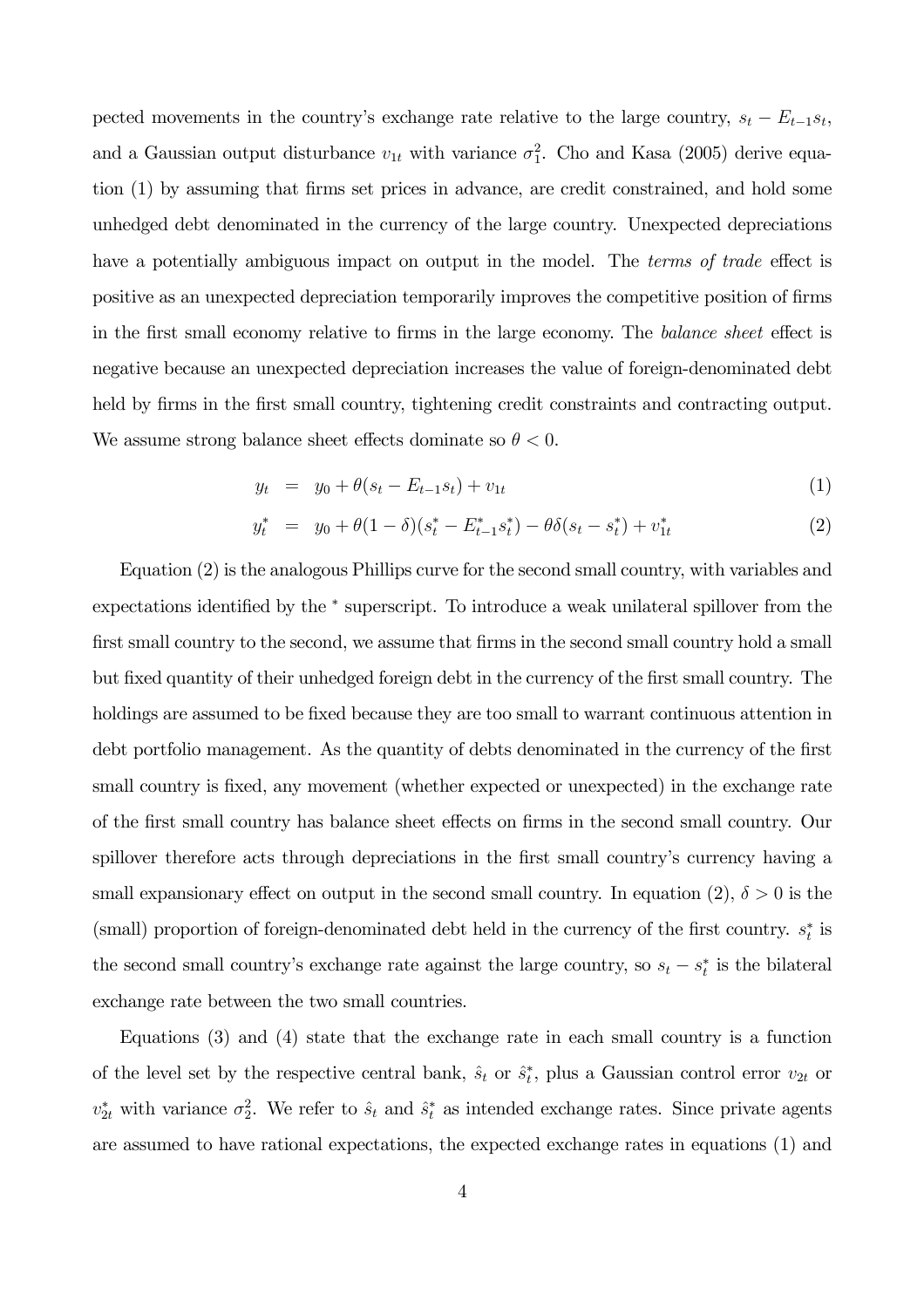(2) will be equal to the intended exchange rates. Unexpected exchange rate movements are caused by the control errors  $v_{2t}$  and  $v_{2t}^*$ .

$$
s_t = \hat{s}_t + v_{2t} \tag{3}
$$

$$
s_t^* = \hat{s}_t^* + v_{2t}^* \tag{4}
$$

#### 2.2 Central bank perceptions of the economy

Following Cho and Kasa (2005), we assume that each central bank does not know the true structure of its economy. Instead, they have approximating models which allow for the possibility that there might be a relationship between output and the exchange rate. The approximating models are subtly misspecified because they describe a relationship between output and the level of the exchange rate, when in reality it is only unexpected exchange rate movements that matter for output. Following the convention of Evans and Honkapohja (2001), we write the perceived law of motion (PLM) for each central bank as equations (5) and (6).  $\epsilon_t$ and  $\epsilon_t^*$  are approximation errors: the components of output movements that each central bank fails to explain by its model with a trade-off between output and the exchange rate.

$$
y_t = \gamma_{0t} + \gamma_{1t} s_t + \epsilon_t \tag{5}
$$

$$
y_t^* = \gamma_{0t}^* + \gamma_{1t}^* s_t^* + \epsilon_t^* \tag{6}
$$

The central banks are assumed to be unaware of the presence of spillovers. This introduces another subtle misspecification in the perceived law of motion (6) because the central bank in the second small country interprets output movements induced by spillovers as simple approximation errors, rather than due to events in the first small country. We justify this additional misspecification by appealing to the weak level of spillovers in the model. Since  $\delta$ is small in the Phillips curve (2), spillovers only account for a very small fraction of output fluctuations and it is difficult for the central banks to detect their presence.

The central banks estimate the coefficients of their perceived law of motion independently. To isolate the causal effects of spillovers, we restrict each central bank to only use data from their own country in estimation. This means that central banks are self-referential in nature and so precludes any contagion of escapes that occurs because a central bank in one country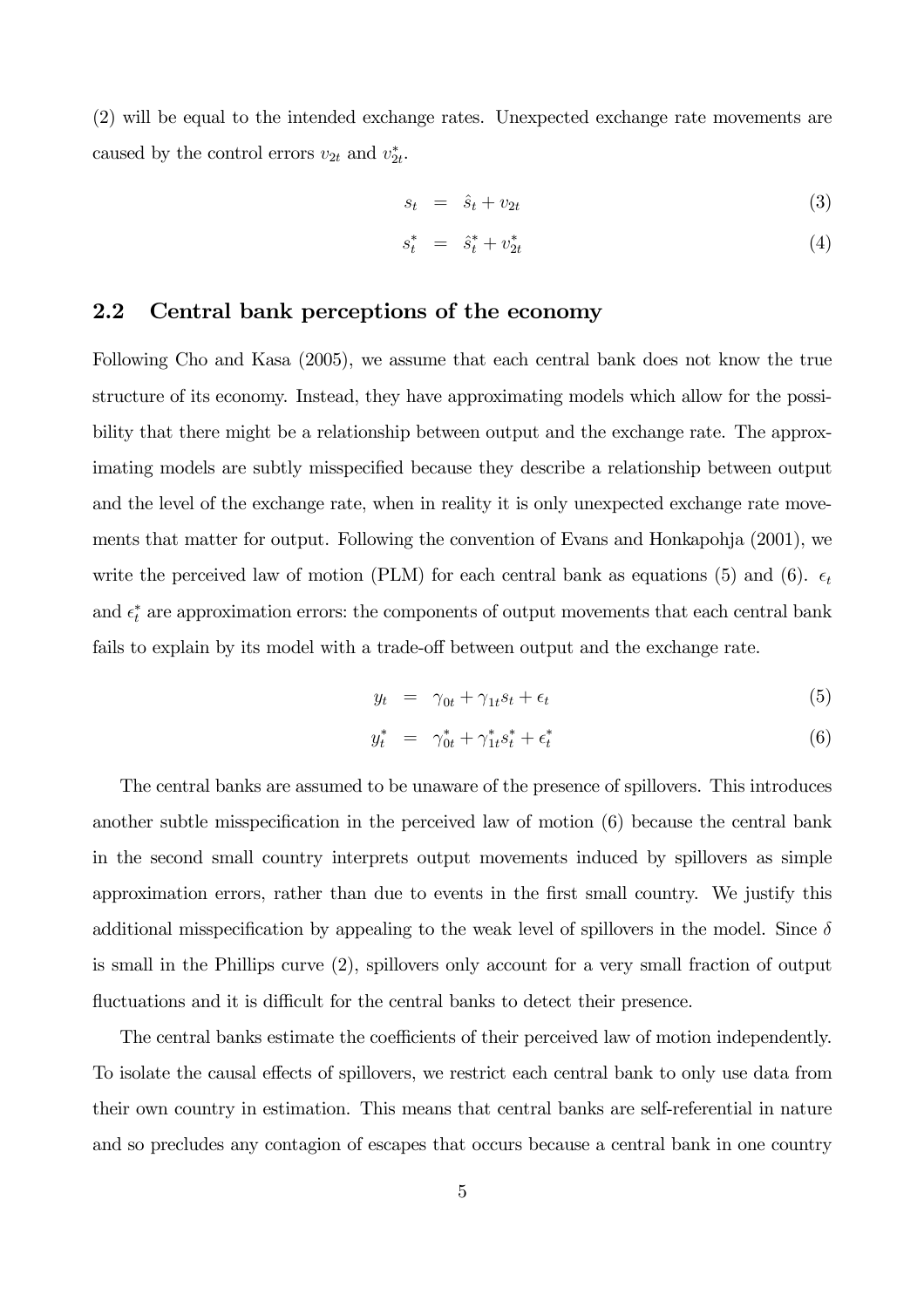observes an escape in the other country. Conditional on this data restriction, the central banks use discounted least squares techniques to estimate the coefficients of their perceived law of motion, as in Cho and Kasa (2005). Equations (7)-(8) are standard recursive formulae for discounted least squares estimation by the central bank in the first small country, with the matrix of regressors defined as  $X_t = (1 s_t)'$ . The current estimates of the coefficients are collected in the vector  $\gamma_t = (\gamma_{0t} \gamma_{1t})$ , with  $R_t$  a 2 × 2 matrix measuring the precision of the estimates.

$$
\gamma_{t+1} = \gamma_t + g R_t^{-1} X_t (y_t - \gamma_t X_t) \tag{7}
$$

$$
R_{t+1} = R_t + g(X_t X_t' - R_t)
$$
\n(8)

In discounting past data, central banks allow for the possibility of structural breaks, even though such breaks are not explicitly present in our model. Under such circumstances, it is reasonable for the central bank to place more emphasis on recent data than data from the distant past. Discounting at the rate g gives a weight of  $(1 - g)^{n-1}$  to observations from n periods ago. Equations (9)-(10) are the corresponding estimation formulae for the central bank in the second small country, with  $X_t^* = (1 \ s_t^*)'$ .

$$
\gamma_{t+1}^* = \gamma_t^* + g R_t^{*-1} X_t^* (y_t^* - \gamma_t^* X_t^*)
$$
\n(9)

$$
R_{t+1}^* = R_t^* + g(X_t^* X_t^{*} - R_t^*)
$$
\n<sup>(10)</sup>

#### 2.3 Optimal exchange rate policy

The objective of each central bank, following Cho and Kasa (2005), is to minimise the extent to which its output and exchange rate deviate from target values  $\bar{y}$  and  $\bar{s}$ . The central bank loss functions (11) and (12) place equal quadratic penalties on output and exchange rate deviations from target. The exchange rate target is normalised to zero and we assume central banks target output above its natural rate so  $\bar{y} > y_0$ .

$$
\mathcal{L}_t = (y_t - \bar{y})^2 + s_t^2 \tag{11}
$$

$$
\mathcal{L}_t^* = (y_t^* - \bar{y})^2 + s_t^{*2} \tag{12}
$$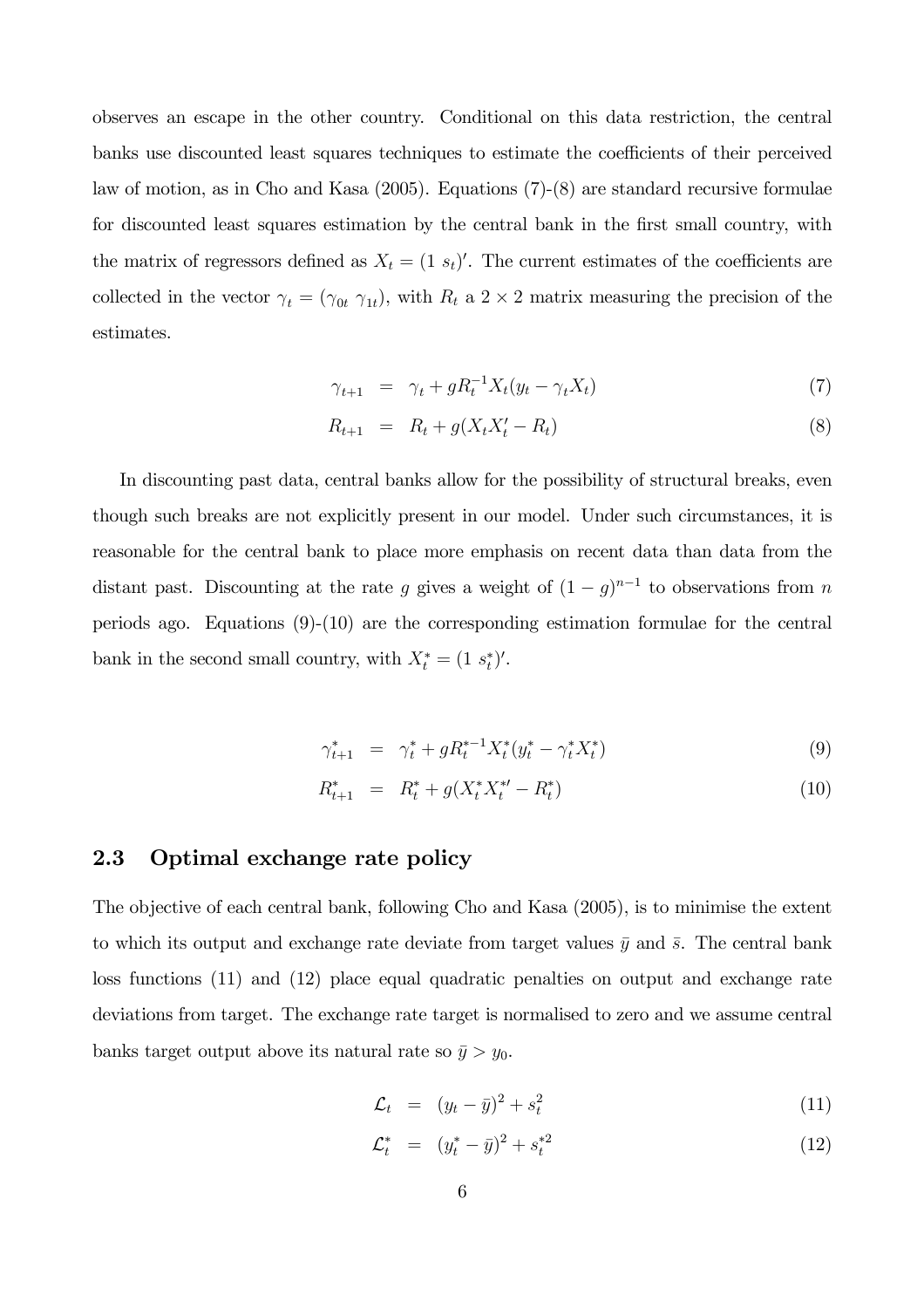Optimal policy requires a central bank to set the intended exchange rate to minimise expected losses, subject to the perceived law of motion of the economy. As in Sargent (1999) and Cho and Kasa (2005), we assume that the central bank displays anticipated utility behaviour, following Kreps (1998). This implies that a central bank takes its best estimate of the coefficients in the perceived law of motion as being the true values, fixed now and into the infinite future.<sup>1</sup> The policy problem is static and the first order conditions for expected loss minimisation under anticipated utility behaviour give policy rules (13) and (14).

$$
\hat{s}_t = -\frac{\gamma_{1t}(\gamma_{0t} - \bar{y})}{1 + \gamma_{1t}^2} \tag{13}
$$

$$
\hat{s}_t^* = -\frac{\gamma_{1t}^*(\gamma_{0t}^* - \bar{y})}{1 + \gamma_{1t}^{*2}} \tag{14}
$$

#### 2.4 Equilibrium

The dynamics of the model are determined by the structure of the economies (1)-(4), optimal exchange rate policies  $(13)-(14)$ , and the recursive schemes  $(7)-(10)$  by which central banks update their estimates of the coefficients in their perceived models of the economy. To characterise equilibrium, we follow Cho, Williams and Sargent (2002) and use stochastic approximation techniques to analyse the continuous time analogue of the model. Full details appear in Appendix A. Applying these techniques, we identify a unique stable equilibrium at beliefs given by equation (15).

$$
\bar{\gamma} = \bar{\gamma}^* = \begin{pmatrix} y_0 + \theta^2 (y_0 - \bar{y}) \\ \theta \end{pmatrix}
$$
 (15)

The unique stable equilibrium has a clear intuitive economic interpretation. It has beliefs  $(\gamma_{0}, \gamma_{1}) = (y_{0} + \theta^{2}(y_{0} - \bar{y}), \theta)$ , with the central banks setting intended exchange rates  $\hat{s} = \hat{s}^{*} =$  $-\theta(y_0 - \bar{y})$  and output at its natural rate  $y = y^* = y_0$ . We term this the Nash outcome, since it is the same as the equilibrium that would prevail under discretionary policy if the central banks in the small countries know the true structure of their economies (1)-(4). The equilibrium in our model has the same features as the self-confirming equilibrium (SCE) in

<sup>&</sup>lt;sup>1</sup>Tetlow and von zur Muehlen  $(2004)$  show that escapes are still possible when a central bank treats its coefficient estimates as uncertain.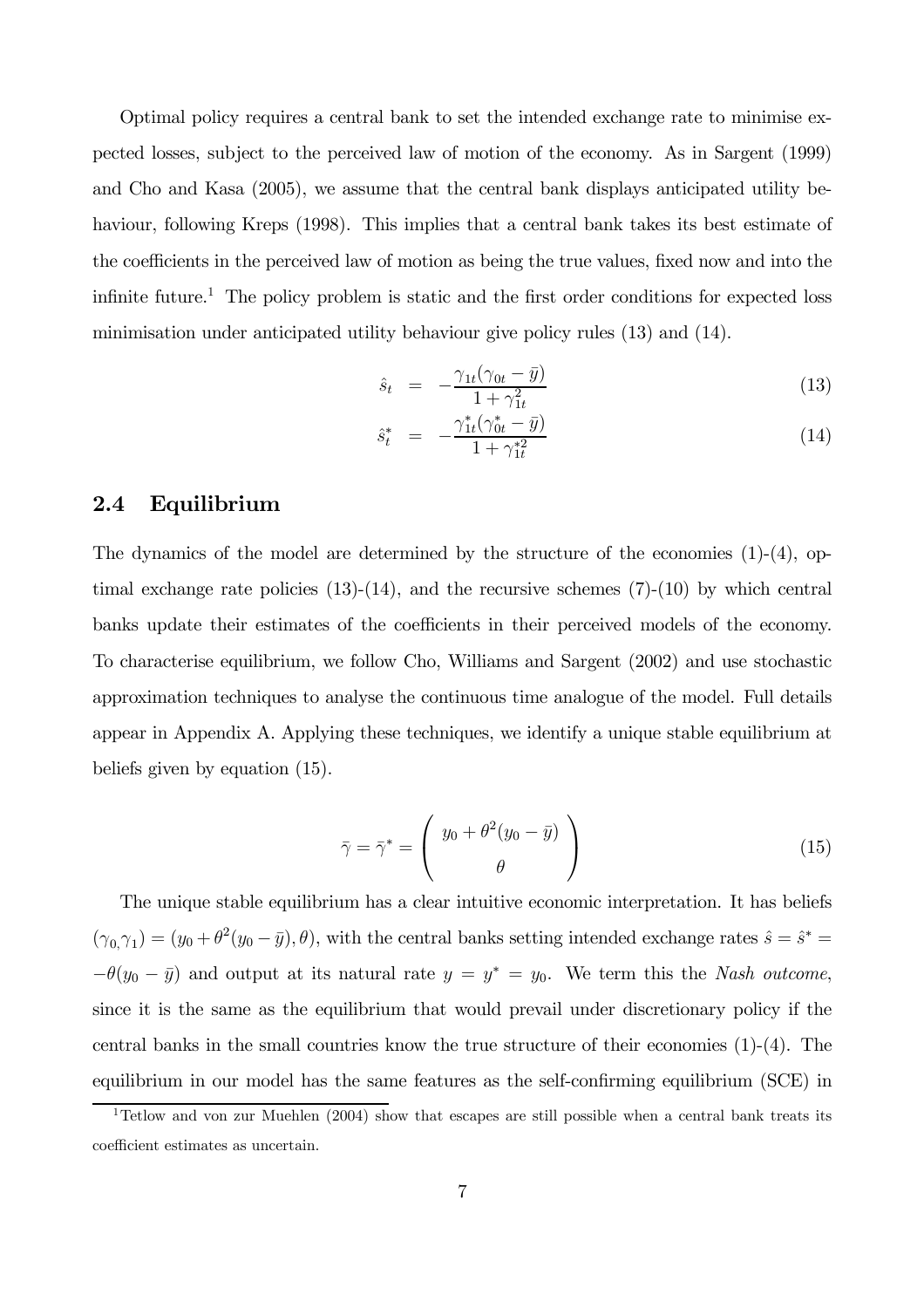Cho, Williams and Sargent (2002). The central bank believes that a strong exchange rate is effective in boosting output ( $\gamma_1 = \theta$ ), and believes output would be low if the exchange rate was to depreciate  $(\gamma_0 \langle y_0 \rangle)$ . Taken together, these beliefs delude the central bank into continuing with its strong exchange rate policy in equilibrium.

# 3 Source of the spillover

The behaviour of the first small country (as the source of the spillover) is a natural starting point for analysis. Since the spillover in our model is unilateral, the first small country can be analysed independently of the second small country. Even so, it is difficult to obtain further analytical results. To proceed, we therefore parameterise the model and analyse its behaviour by a combination of simulation and numerical techniques. Our parameterisation in Table 1 is based on the parameter values chosen by Cho, Williams and Sargent (2002) for a closed economy.

| Parameter       | Value          |  |
|-----------------|----------------|--|
| $\bar{y}$       | 5              |  |
| $y_0$           | $\overline{0}$ |  |
| $\theta$        | $^{\rm -1}$    |  |
| $\delta$        | 0.1            |  |
| $\sigma_{v1}^2$ | 0.3            |  |
| $\sigma_{v2}^2$ | 0.3            |  |
| g               | 0.025          |  |

Table 1: Parameter values

In words, our parameterisation implies that the central bank targets output at a level 5% above a zero natural rate; surprise devaluations translate one for one into output; firms in the second small country hold 10% of their foreign-denominated debt in the currency of the first small country; the variance of both shocks is 0.3; and policymakers place a weight of  $0.975^{n-1}$ on data from n periods ago.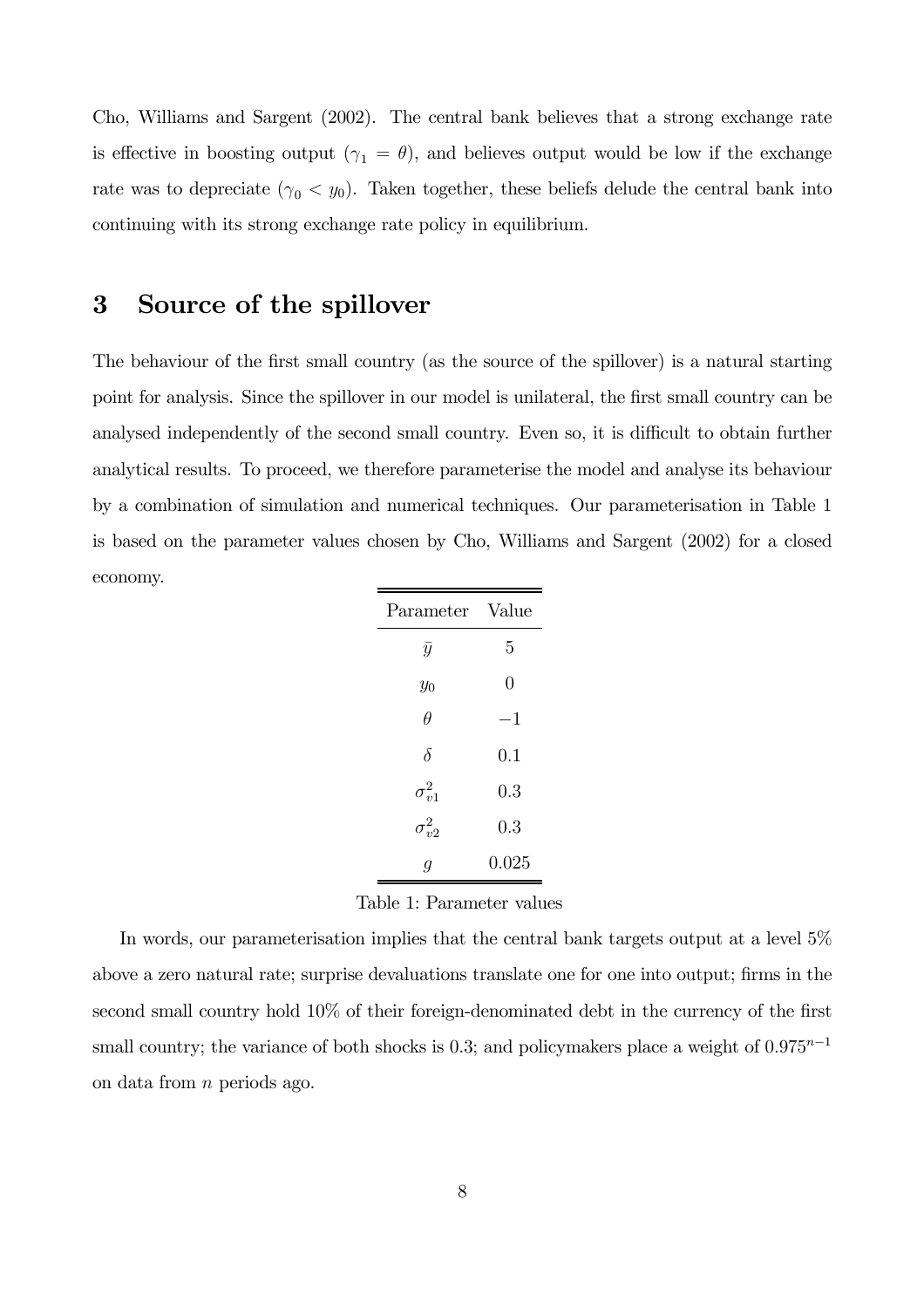#### 3.1 Simulation results

The first set of results we report are for a dynamic simulation of the first small country for 1600 periods. The top two panels of Figure 1 show the behaviour of the exchange rate and output respectively. According to the top left panel, the exchange rate has a tendency to appreciate towards the equilibrium Nash outcome level  $s_t = -5$ , but occasionally depreciates rapidly to a level close to  $s_t = 0$ . In the top right panel, output has no clear trend and fluctuates around its zero natural rate. The bottom two panels of Figure 1 plot the evolution of central bank beliefs about the economy. They illustrate that large depreciations in the exchange rate are associated with a rapid realignment of beliefs ( $\gamma_{0t, \gamma_{1t}}$ ) from close to (−5, −1) to close to (0, 0).



Figure 1: Simulation of the model with no spillovers

The exchange rate in the first small country exhibits escape dynamics. The attractor for escapes appears to be the belief pair  $(\gamma_0, \gamma_1) = (0, 0)$ , at which point the exchange rate and output are  $s_t = 0$  and  $y_t = 0$ . We denote this the Ramsey outcome, as it is equivalent to the equilibrium that arises under commitment policy if the central bank knows the structures of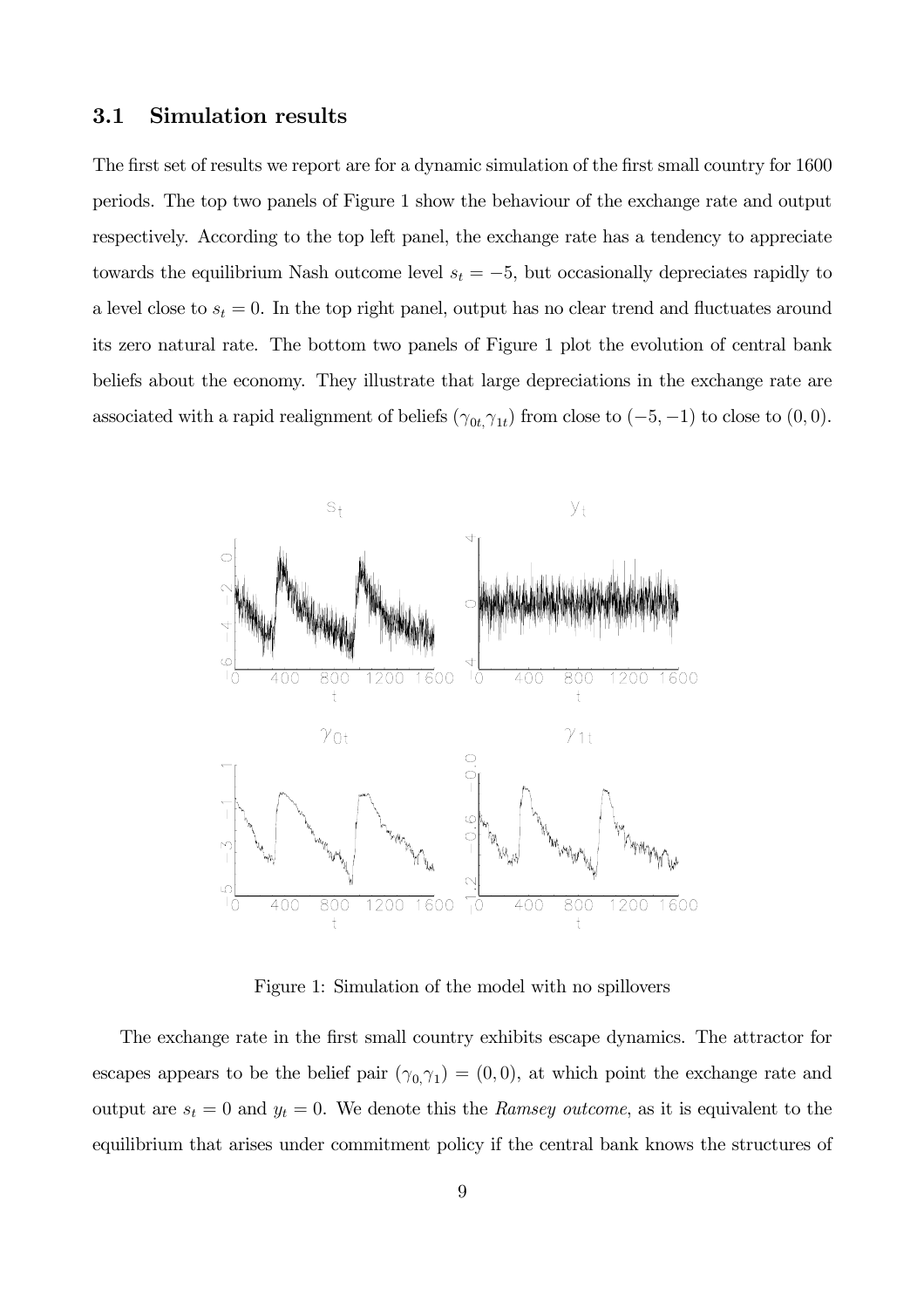the economy (1)-(2). An insight into the circumstances that trigger escapes can be obtained by looking at the shocks hitting the economy around the time of large exchange rate devaluations. Figure 2 summarises the distribution of output shocks  $v_1$  and exchange rate control errors  $v_2$ in the periods immediately preceding and during an exchange rate devaluation. In each panel, the most likely combinations of  $v_1$  and  $v_2$  are marked with a dot and surrounded by a one standard deviation confidence region. The top left panel is for shocks immediately preceding a devaluation; in the top right hand panel the devaluation has already begun. The bottom two panels are for shocks occurring as the devaluation progresses.



Figure 2: Distributions of shocks at the time of large devaluations

The panels in Figure 2 show considerable regularities in the distribution of shocks around the time of a large devaluation. If the shocks  $v_1$  and  $v_2$  were completely random then the most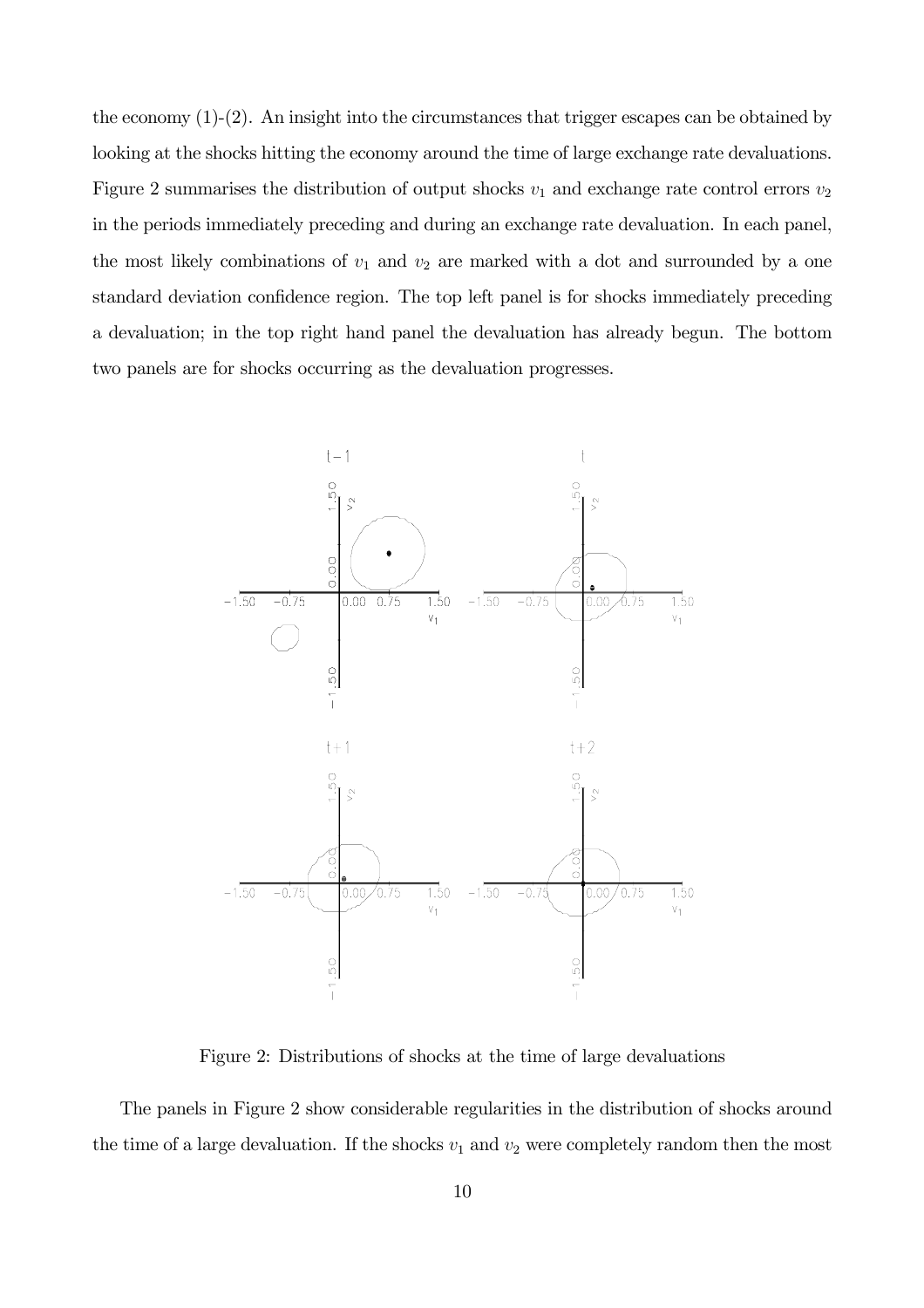likely combination in each period would be  $(0, 0)$  and the confidence region would be a perfect circle cutting the axes at  $\pm 0.548$ , one standard deviation of each shock. Instead, the shocks appear to be both positive and positively correlated in each period. This is reflected in the most likely combination of shocks lying in the positive-positive quadrant and the confidence regions being skewed towards the positive-positive and negative-negative quadrants. The pattern is particularly clear in the period immediately preceding a devaluation. The salient features of the shocks are summarised in Proposition 1.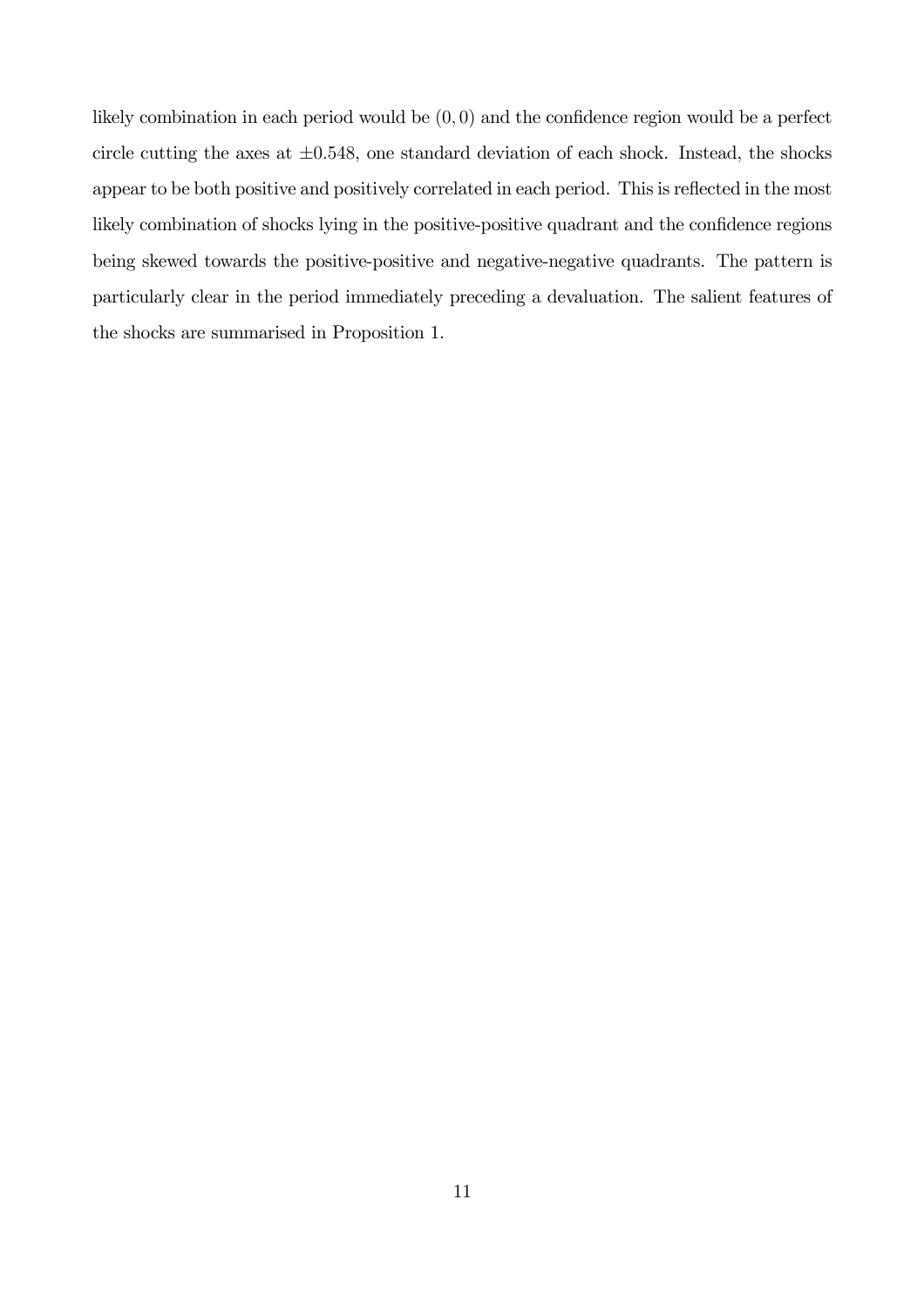**Proposition 1** Large devaluations in the exchange rate tend to be preceded by output shocks and exchange rate control errors that are (i) positive and (ii) positively correlated.

The basic intuition for why shocks preceding an escape have these properties can be understood by noting that an escape is synonymous with a realignment of beliefs from their Nash to Ramsey levels. The fact that shocks are (i) positive promotes the escape in  $\gamma_0$ . Positive shocks create unexpectedly high output  $(y_t - \gamma_t X_t > 0)$ , prompting the central bank to revise upwards its belief about what would happen to output after a devaluation. Beliefs escape from the Nash level  $\gamma_0 = -5$  to the Ramsey level  $\gamma_0 = 0$ . Property (ii) that shocks tend to be positively correlated promotes the escape in  $\gamma_1$ . Under normal circumstances, control errors  $v_2$  lead to unexpected exchange rate changes and observable movements in output, which reinforce the equilibrium Nash outcome. However, if  $v_2$  is positively correlated with the output shock  $v_1$ then the movement induced in output will be offset by an output shock, and output does not appear to react to the exchange rate change. In such circumstances, the central bank starts to discount the possibility of a relationship between output and the exchange rate. Beliefs escape from the Nash level  $\gamma_1 = -1$  to the Ramsey level  $\gamma_1 = 0$ .

### 3.2 Dominant escape path

The second result we report is a calculation of the dominant escape path in the model. The dominant escape path is a useful indicator of the model's dynamics as it describes the most likely path the country will follow in an escape episode. Calculation of the dominant escape path involves solving an optimal control problem to find the most likely way the country will escape from the stable equilibrium in the continuous-time analogue of our model. The seminal contribution of Williams (2004) describes the technicalities.<sup>2</sup> Figure 3 shows the dominant escape path of the exchange rate in the first small country of our model. Full details of our calculations are presented in Appendix B.

<sup>&</sup>lt;sup>2</sup>Williams (2004) applies a result from Worms (1999) to the general analysis of Dupuis and Kushner (1989) to derive a simple deterministic control problem whose solution characterises escape dynamics in linear-quadratic Gaussian models such as ours.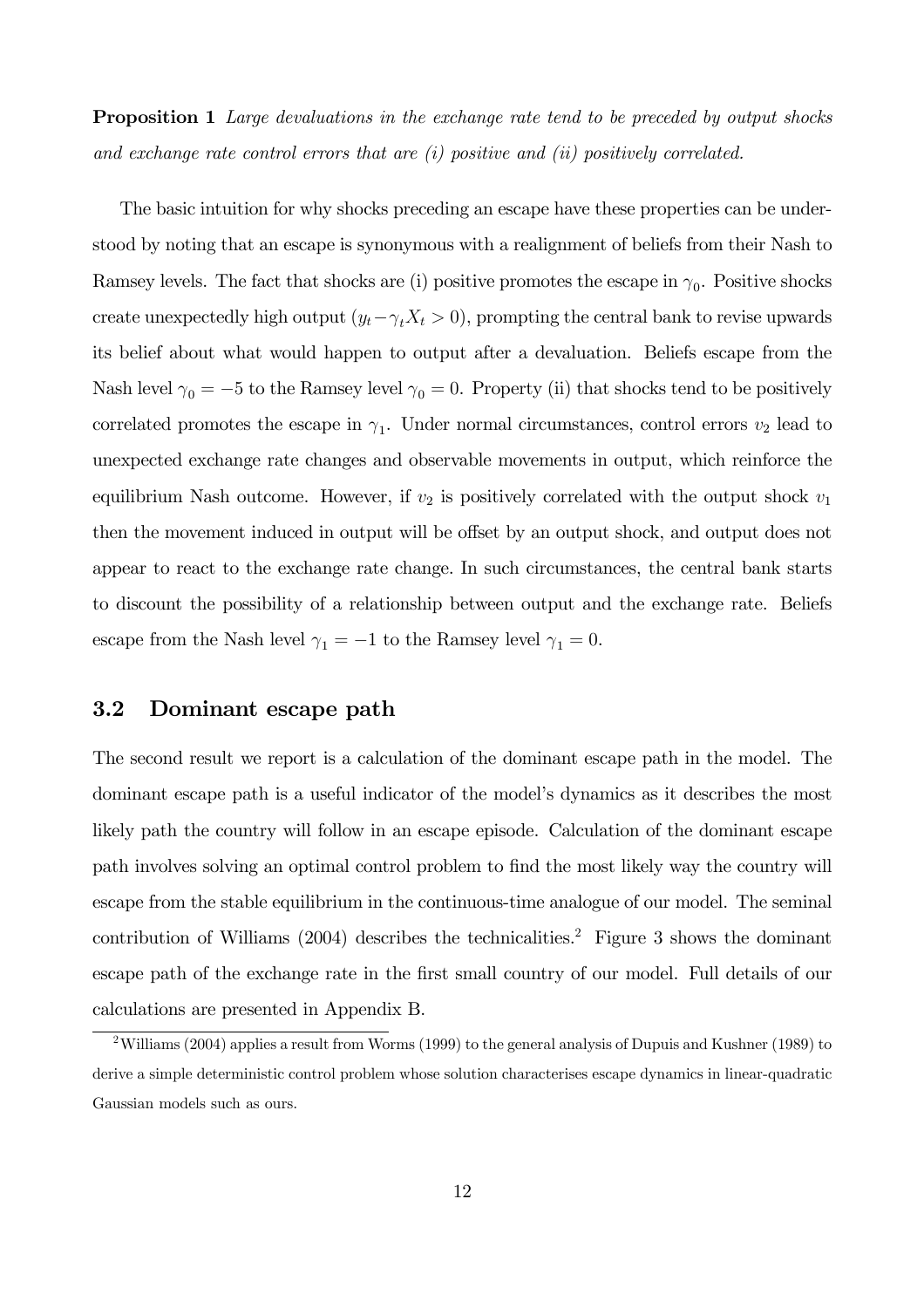

Figure 3: Dominant escape path in the first small country

The dominant escape path confirms the Ramsey outcome as an attractor for escape dynamics. Figure 3 shows that the most likely escape path takes the exchange rate from its initial Nash level  $s_t = -5$  to close to its Ramsey level  $s_t = 0$ . The beliefs behind the exchange rate in Figure 3 also escape to the neighbourhood of levels  $(\gamma_{0,}\gamma_{1}) = (0,0)$ , consistent with the Ramsey outcome.

# 4 Subject of spillover

The second small country is the subject of the spillover. To bring out the implications of spillovers, we compare its behaviour when there are spillovers ( $\delta = 0.1$ ) to when spillovers are absent  $(\delta = 0)$ . We apply the same simulation and numerical techniques to analyse the second small country as we did in the previous section for the first small country.

#### 4.1 Simulation results

Our first results are based on comparing long simulations of the model with and without spillovers. Figure 4 shows one such comparison.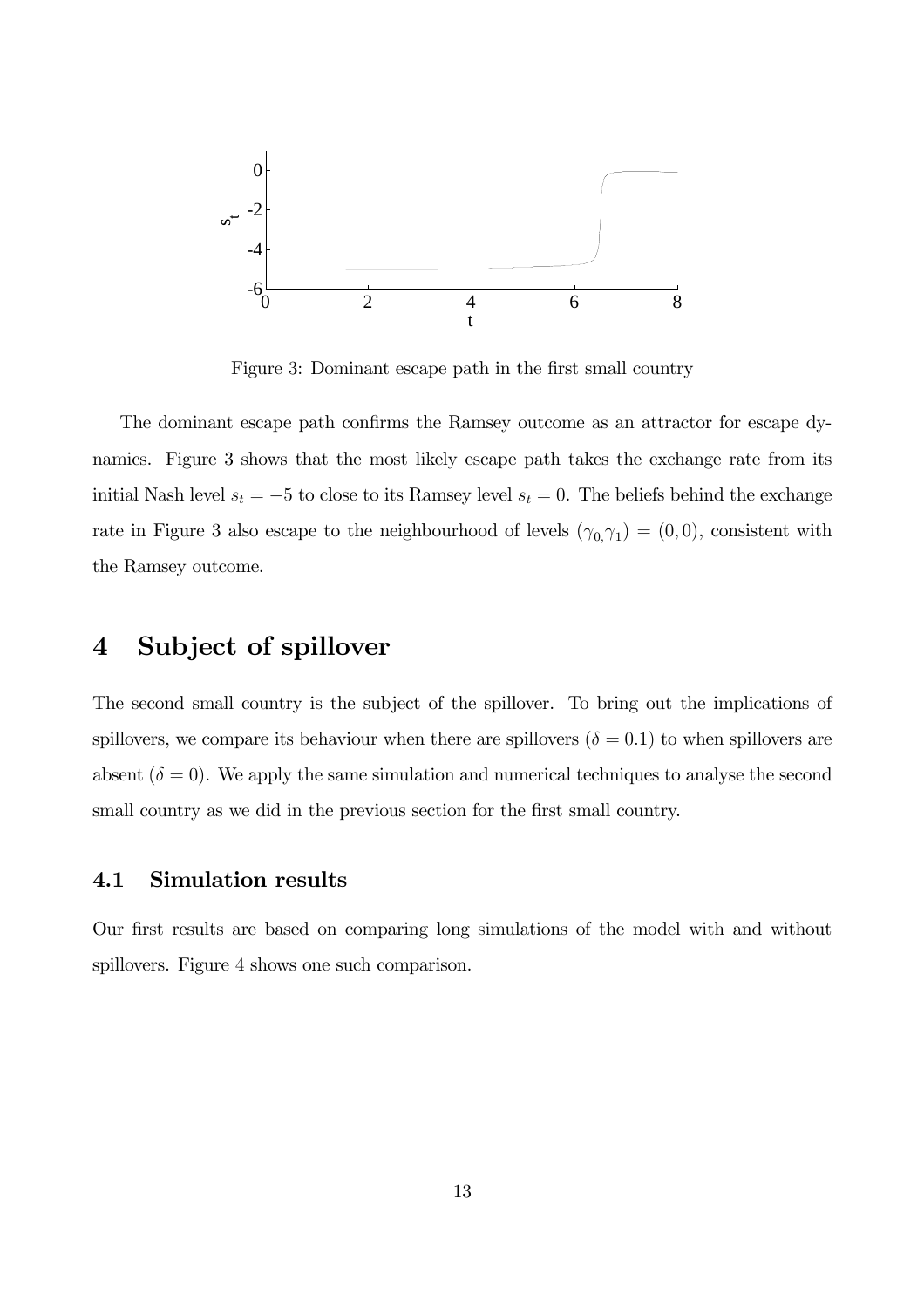

Figure 4: Simulation of the model with and without spillovers

The first panel of Figure 4 shows the behaviour of the intended exchange rate in the no spillovers case ( $\delta = 0$ ): the solid line is the intended exchange rate  $\hat{s}_t$  for the first small country; the dashed line is the intended exchange rate  $\hat{s}_t^*$  for the second small country. Since there are no spillovers, the intended exchange rates are independent and there is no interaction between the small countries. Even though  $\hat{s}_t$  escapes around period  $t = 290$ , there is no effect on  $\hat{s}_t^*$ . In sufficiently long simulations, the correlation between  $\hat{s}_t$  and  $\hat{s}_t^*$  is zero.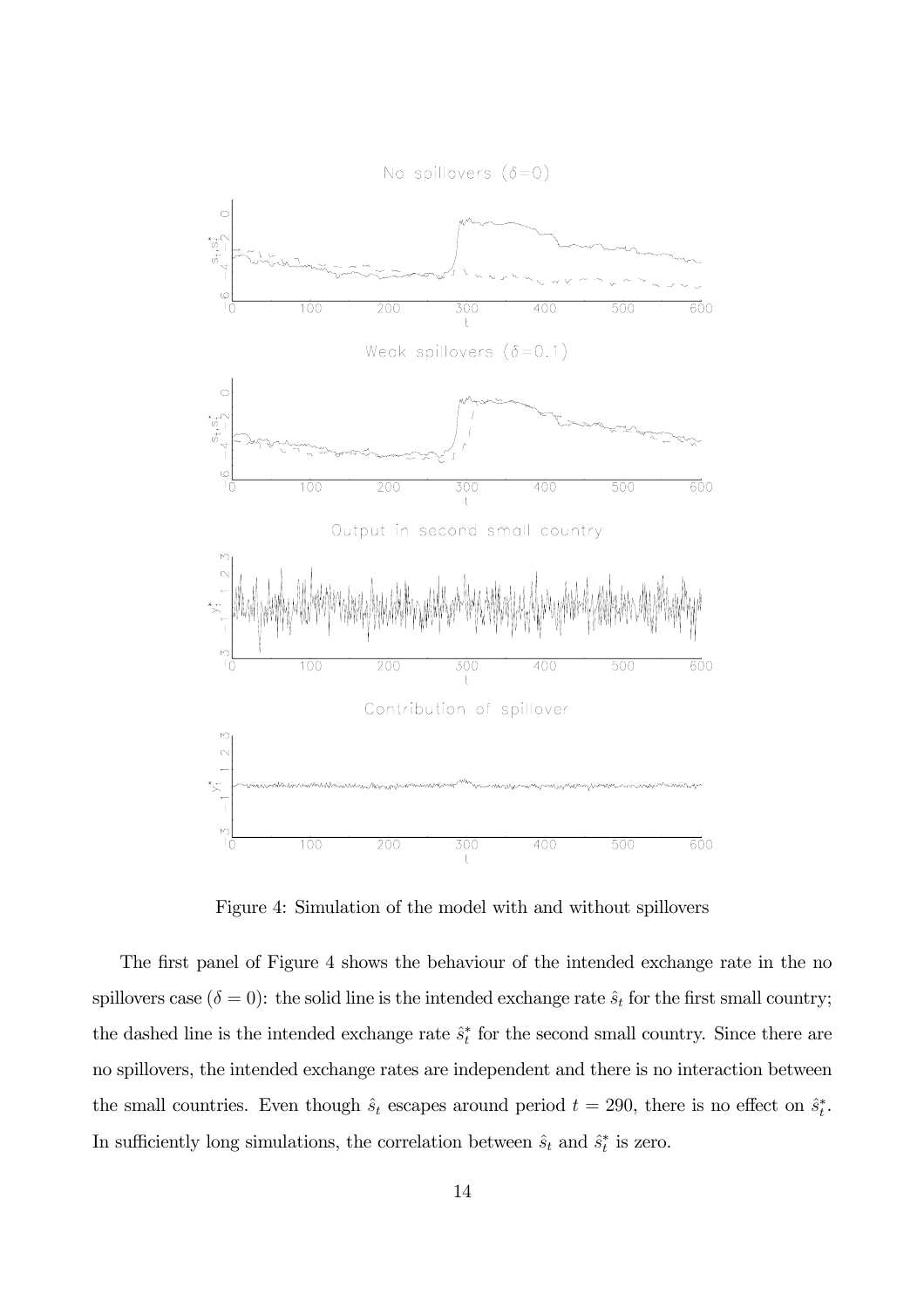The second panel of Figure 4 shows simulated paths for intended exchange rates when there is a weak spillover  $(\delta = 0.1)$  from the first small country to the second. As the spillover is unilateral, it has no effect on the first small country and the solid line in the second panel is the same as in the upper panel for the no spillovers case. In contrast, the dashed line for the intended exchange rate in the second small country is very different. Rather than the gradual appreciation seen with no spillovers,  $\hat{s}_t^*$  escapes soon after the escape in  $\hat{s}_t$ . The large devaluation in the first small country appears to have triggered a similar large devaluation in the second small country. We interpret this as evidence that escapes are strongly contagious. The contagion leads to a positive correlation between the intended exchange rates in the two small countries. In long simulations the correlation coefficient is approximately 0.15.

To gauge the weakness of spillovers, the third panel of Figure 4 plots the simulated path of output in the second small country. There are three factors in the model which can cause output to deviate from its natural rate: output shocks  $v_{1t}^*$ , exchange rate control errors  $v_{2t}^*$ , and spillovers from the first small country  $\delta(s_t - s_t^*)$ . The fourth panel shows the deviation in output that is due to the third factor. The role of spillovers is apparently small, with deviations due to spillovers barely discernible compared to the much large deviations caused by output shocks and unexpected exchange rate movements. In variance decomposition terms, only 5% of the variance in output in the second small country is attributable to spillovers from the first small country. It is in this sense that we claim to have only weak spillovers in the model.

An intuitive understanding of why weak spillovers are sufficient to cause strong contagion can be obtained by recalling the pattern of shocks that typically precedes an escape. According to Proposition 1, escapes tend to be triggered by a series of output shocks and exchange rate control errors that are (i) positive and (ii) positively correlated. Weak spillovers cause strong contagion because an escape in the first small country spills over into unexpectedly high output in the second small country. From the second small country's point of view, it is as if there is a run of positive  $v_{1t}^*$  output shocks. Condition (i) of Proposition 1 is more likely to be satisfied and the probability of an escape in the second small country increases in the aftermath of an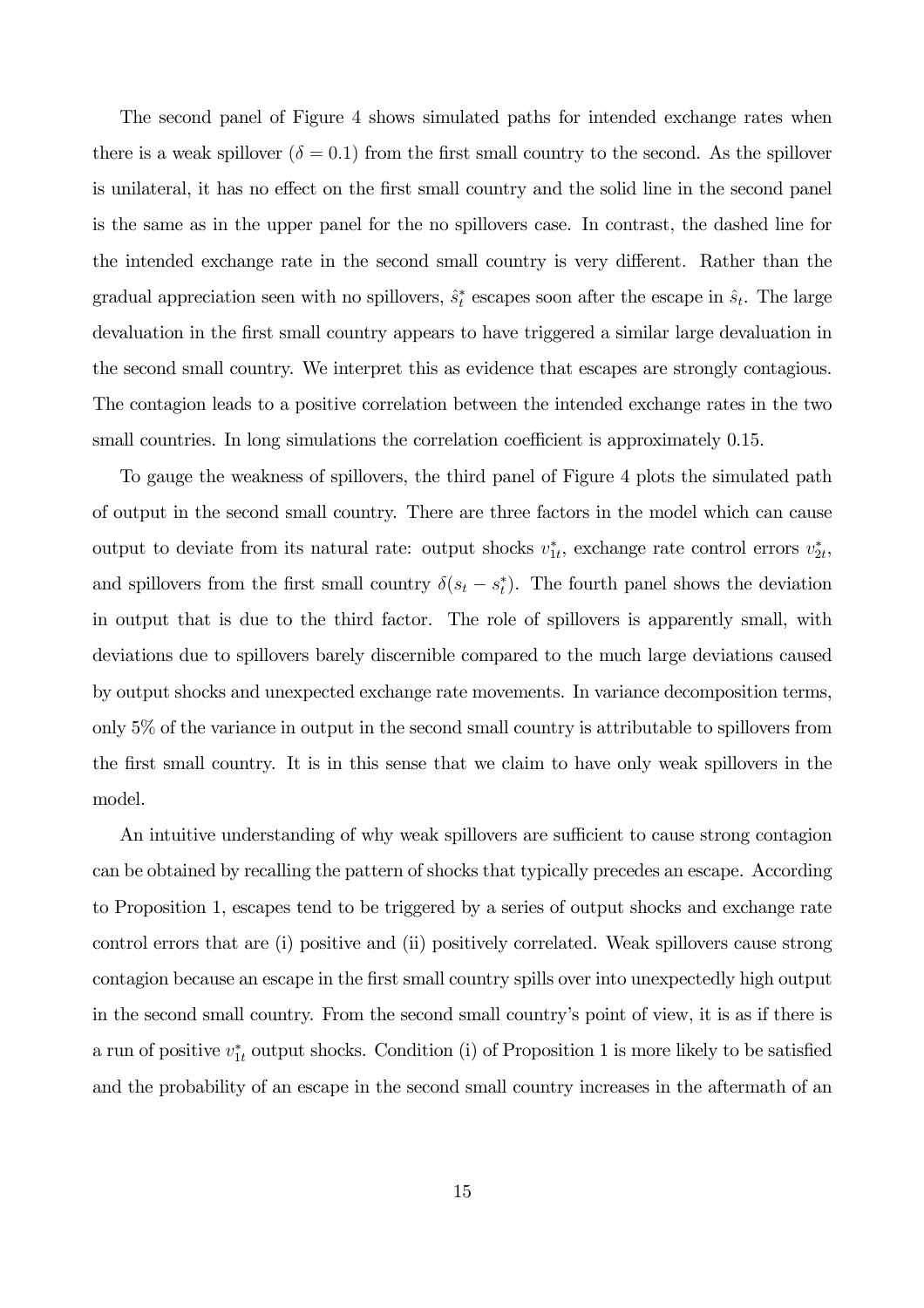escape in the first small country.3

The strong contagion is confirmed by Table 2, which reports how the presence of weak spillovers increases the probability of an escape in the second small country occurring within a given number of periods of an escape in the first small country. The increase in probability is dependent on the level of the exchange rate in the second small country at the time the first small country escapes, ranging from no change when  $\hat{s}_t^*$  > -2 to almost doubling when  $s_t^*$  < -4. The dependency arises because conditions have to be ripe for an escape in the first small country to trigger an escape in the second small country. An exchange rate in the second small country close to the Nash level  $\hat{s}_t^* = -5$  puts the country in the "danger zone" and makes it more susceptible to escapes and contagion. Conversely, if the exchange rate in the second small country is already close to its Ramsey level  $\hat{s}_t^* = 0$  then escapes and contagion are highly unlikely.

|                                           | Probability of escape in second small country       |  |  |  |
|-------------------------------------------|-----------------------------------------------------|--|--|--|
|                                           | within $k$ periods of escape in first small country |  |  |  |
|                                           | $k=5$ $k=10$ $k=20$ $k=50$                          |  |  |  |
| <i>No spillovers</i> $(\delta = 0)$       |                                                     |  |  |  |
| $s_t^* > -2$                              | $0.000 \quad 0.000$<br>0.000<br>0.000               |  |  |  |
| $-2 > s_t^* > -4$                         | $0.008$ $0.011$ $0.013$ $0.017$                     |  |  |  |
| $-4 > s_t^*$                              | $0.010 \quad 0.021 \quad 0.045$<br>0.121            |  |  |  |
| <i>Weak spillovers</i> ( $\delta = 0.1$ ) |                                                     |  |  |  |
| $s_t^* > -2$                              | $0.000 \quad 0.000$<br>0.000<br>0.000               |  |  |  |
| $-2 > s_t^* > -4$                         | $0.006$ 0.010<br>0.006<br>0.010                     |  |  |  |
| $-4 > s_t^*$                              | $0.014$ $0.033$ $0.101$<br>0.226                    |  |  |  |

Table 2: Probability of escapes in second small country

<sup>&</sup>lt;sup>3</sup>A similar mechanism operates in the model of McGough (2005), where a permanent but unobservable increase in the natural rate of output is perceived as a series of positive output shocks, thereby increasing the probability of an escape.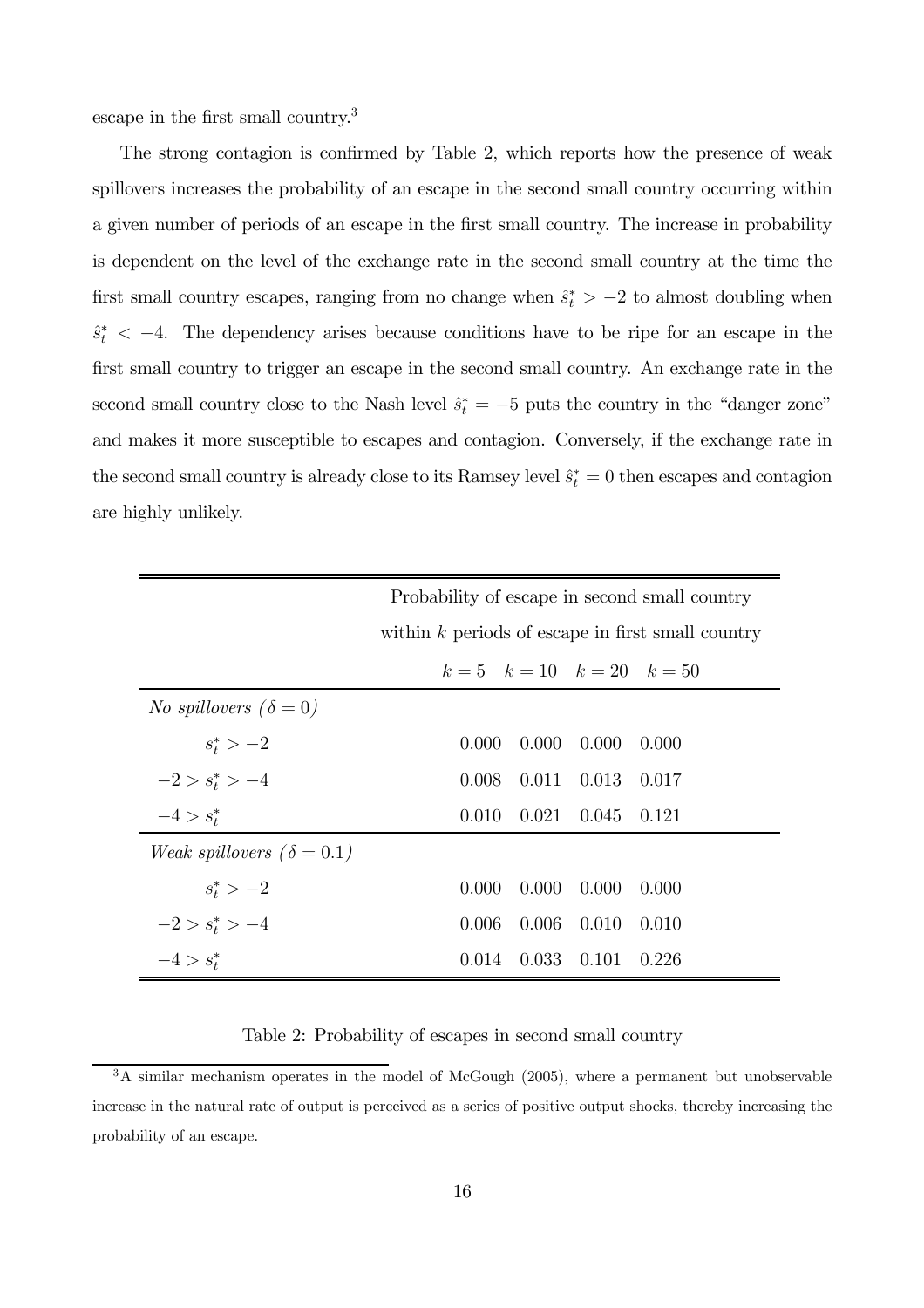Further evidence that contagion is strong is provided in Table 3, which gives summary statistics for the relationship between the exchange rates of the two small countries in the frequency domain. Coherence measures the correlation between the exchange rates at a given frequency, whereas group delay can be interpreted as the extent to which the exchange rate in the first small country lags or leads that in the second small country at a given frequency.4 If there are no spillovers then coherence and group delay are zero by definition. According to Table 3, weak spillovers create significant coherence between exchange rates at very low frequencies, with the group delay statistic indicating that the first small country leads the second small country by just short of 20 periods. There is very little coherence at higher frequencies. The results are consistent with contagion acting through escapes in the first small country triggering escapes in the second: coherence at low frequency matches the long period between escapes in Figure 1; a group delay of about 20 periods confirms the lead of the first country over the second seen in the simulation of Figure 4.

| Frequency | Equivalent number   | Coherence | Group delay |
|-----------|---------------------|-----------|-------------|
|           | of periods in cycle |           |             |
| 0.005     | 200                 | 0.316     | 18.5        |
| 0.010     | 100                 | 0.278     | 18.3        |
| 0.020     | 50                  | 0.191     | 17.4        |
| 0.040     | 25                  | 0.092     | 14.9        |
| 0.080     | 12.5                | 0.038     | 10.5        |

Table 3: Frequency domain properties of exchange rates with weak spillovers

Our contention that spillovers are weak is based on the observation that they only make a small contribution to the variance of output in the second small country. The robustness of this result is examined in Figure 5, which shows how the share of output variance attributed to spillovers depends on the strength of the spillover  $\delta$ . As a comparison, we also show the

<sup>&</sup>lt;sup>4</sup>See Hannan and Thomson (1971) for more details on the interpretation of coherence and group delay.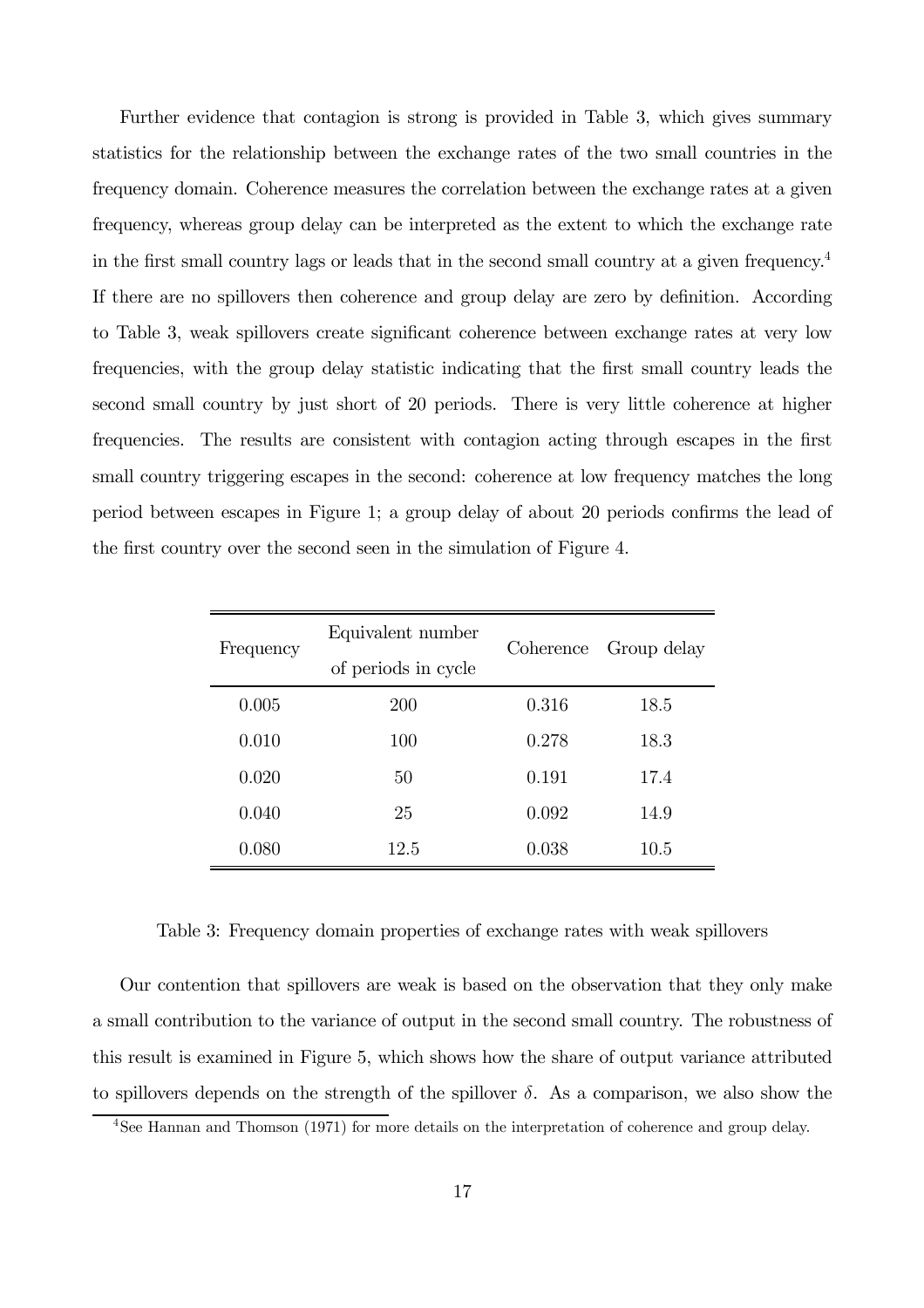degree of contagion for each  $\delta$  by plotting the corresponding coherence and group delay between exchange rates at low frequency (cycles of period 200). At low levels of  $\delta$ , the share of variance is low and spillovers are weak. In contrast, coherence is higher and contagion is strong with a short group delay. Figure 5 provides the evidence for the central claim of our paper: weak spillovers are sufficient to cause strong contagion.



Figure 5: Coherence, variance decomposition and group delay

### 4.2 Dominant escape path

To complement the simulation results, we analyse how the dominant escape path in the second small country is affected by the presence of spillovers. The question we pose is a conditional one: what is the most likely escape path for the second small country if the first small country is following its own most likely escape path? Answering the question involves calculating the dominant escape path of the second small country conditional on spillover of the dominant escape path from the first small country. Technically, the dominant escape path of the first small country (which itself is the outcome of an optimal control problem) enters as an exogenous constraint in the optimal control problem defining the dominant escape path for the second small country. Appendix C gives full details.

The results of our calculations are presented in Figure 6. To highlight contagion, we start the second small country at its stable equilibrium and the first small country at some point on its dominant escape path. The top panel shows the dominant escape path in the first small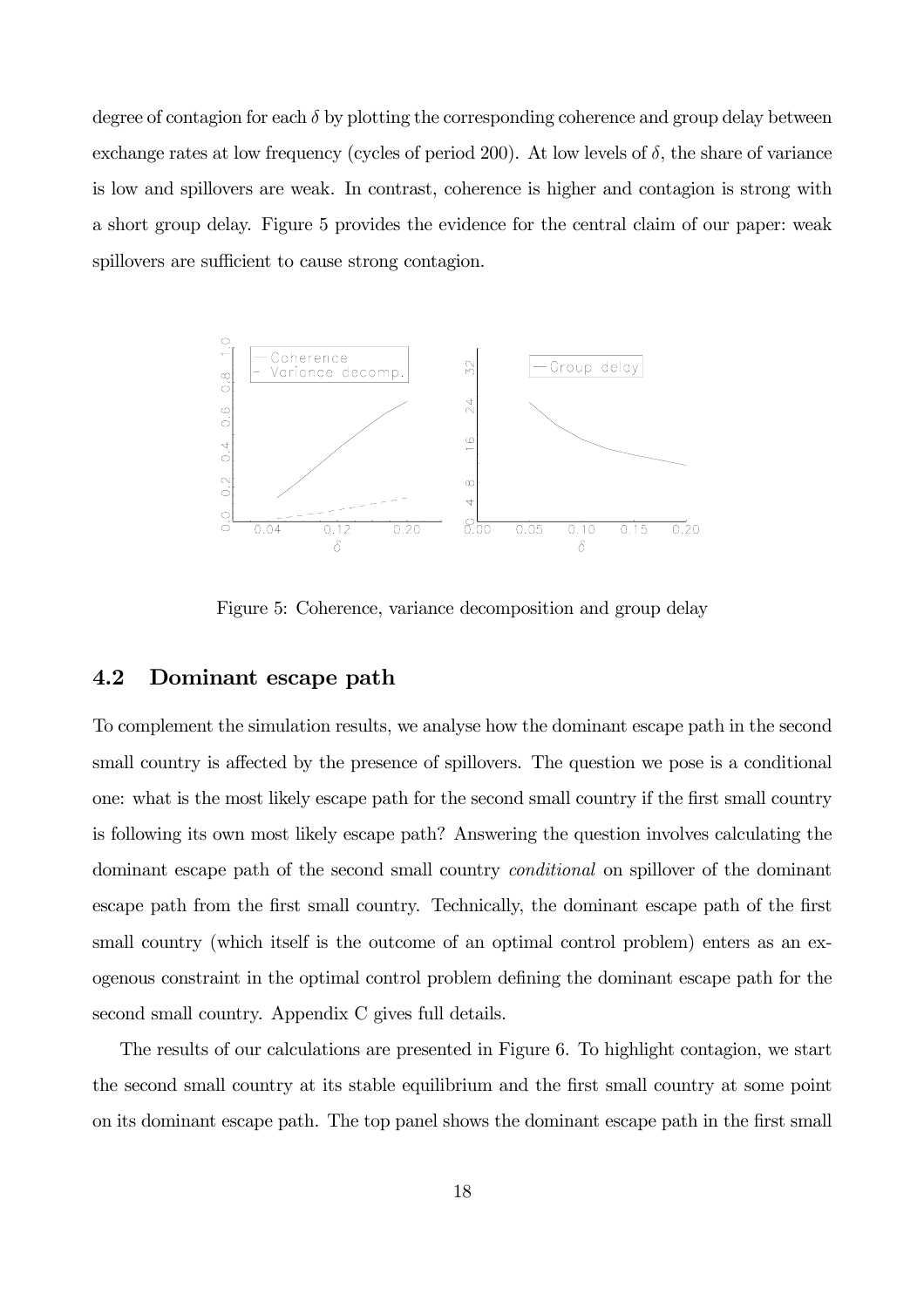country. The path is identical to that in Figure 3, except we engineer an early escape by initialising beliefs at their values on the dominant escape path at time  $t = 6$ . The dominant escape path for the first small country is therefore a left-truncated version of the dominant escape path in Figure 3. The bottom panel of Figure 6 shows the dominant escape paths in the second small country with and without spillovers. Without spillovers ( $\delta = 0$ ), the dominant escape path mirrors the results from Section 3.2 and is the same as in Figure 3. The fact that the first small country has an early escape has no implications for the dominant escape path of the second small country. With spillovers  $(\delta = 0.1)$ , the early escape in the first small country does matter for the second small country. In the bottom panel, the presence of spillovers brings forward the escape in the second small country. It is in this sense we claim that the early escape in the first small country triggers an escape in the second small country.



Figure 6: Dominant escape paths with  $(\delta = 0.1)$  and without  $(\delta = 0)$  spillovers

The dependency of the dominant escape path of the second small country on the dominant escape path of the first small country reinforces our conclusion that escapes are strongly contagious in the model. In terms of currency crises, a crisis in the first small country makes it most likely that a crisis in the second small country will happen sooner rather than later.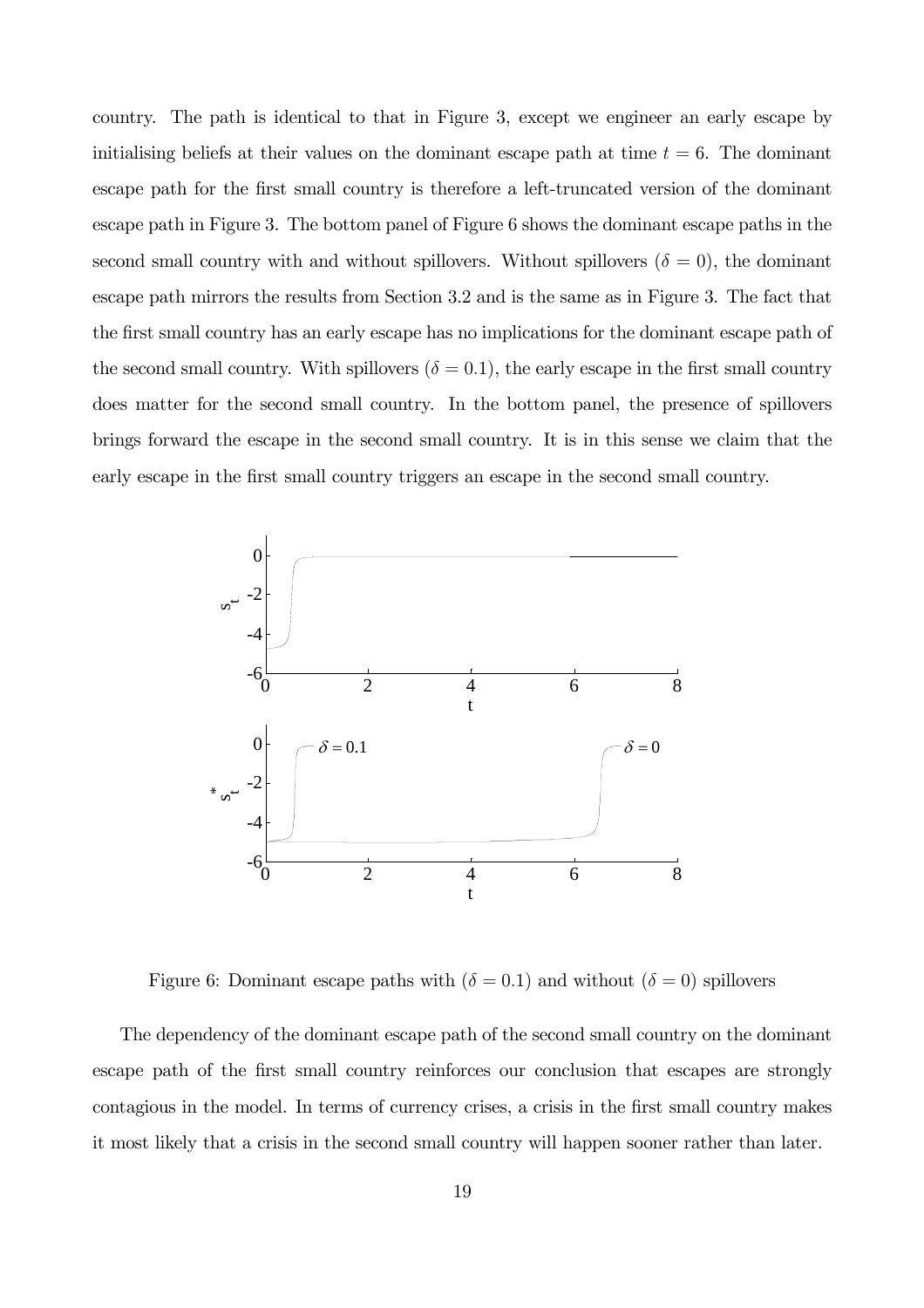## 5 Conclusions

The central claim of this paper is that developments in one market may have a profound effect on other markets, even though at first sight the other markets appear to be only weakly related. To obtain our result, we constructed a simple model of two markets with weak spillovers from one market to another. Following Sargent (1999), individual markets were characterised by learning dynamics that occasionally caused them to escape from equilibrium. Our analysis showed that weak spillovers are sufficient to make an escape in one market significantly increase the probability of a similar escape in the other market. We therefore concluded that escapes are strongly contagious in the model. Contagion occurs because an escape in one market spills over and creates conditions that are conducive to an escape in the other market.

The claim that weak spillovers create strong contagion applies to a class of models with weakly related markets and escape dynamics. In our preferred example, we extended the model of Cho and Kasa (2005) to show that currency crises may be contagious with only weak financial links between countries. In the model, escapes were equated to currency crises and spillovers were weak because they only accounted for a small proportion of output fluctuations in the second small country. Our simulations indicated that a currency crisis in one small country almost doubles the probability of a currency crisis in another small country. Currency crises are therefore strongly contagious, with a crisis in one country highly likely to trigger crises in other countries.

Other situations in which we expect to observe strong contagion with weak spillovers are suggested by the models of Cho, Williams and Sargent (2002) and Williams (2004). In monetary policy, a rapid disinflation in one country may trigger a rapid disinflation in another country. With imperfect competition, an outbreak of collusion in one market makes collusion more likely in another market, even when the cross-price elasticity between the two markets is low. For endogenous growth models, a growth spurt in one country may create growth spurts in other countries.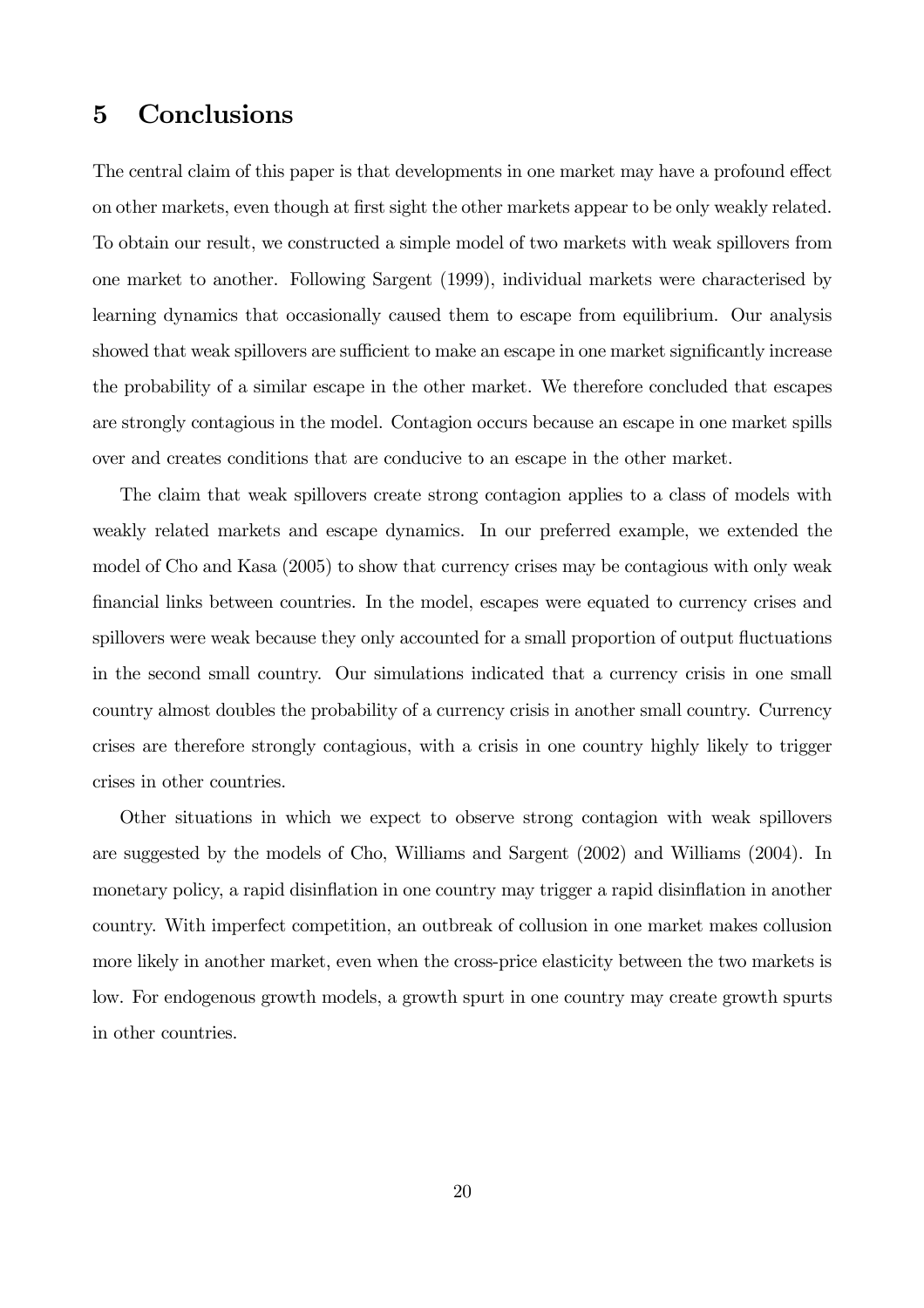# References

- [1] Aghion, P., Bacchetta, P., Banerjee, A., 2000. A Simple Model of Monetary Policy and Currency Crises, European Economic Review 44, 728-38.
- [2] Bullard, J., Cho, I-K., 2005. Escapist Policy Rules, Journal of Economic Dynamics and Control 29, 1841-1865.
- [3] Cho, I-K., Kasa, K., 2005. Model Validation Dynamics and Endogenous Currency Crises, mimeo.
- [4] Cho, I-K., Williams, N., Sargent, T.J., 2002. Escaping Nash Inflation, Review of Economic Studies 69, 1-40.
- [5] Dupuis, P., Kushner, H.J., 1989. Stochastic Approximation and Large Deviations: Upper Bounds and w.p.l. Convergence, SIAM Journal on Control and Optimisation 27, 1108- 1135.
- [6] Evans, G.W., Honkapohja, S., 2001. Learning and Expectations in Macroeconomics, Princeton University Press.
- [7] Hannan, E.J., Thomson, P.J., 1971. The estimation of coherence and group delay, Biometrika 58, 469-481.
- [8] Kasa, K., 2004. Learning, Large Deviations, and Recurrent Currency Crises, International Economic Review 45, 141-173.
- [9] Kreps, D.M., 1998. Anticipated Utility and Dynamic Choice, in Frontiers of Research in Economic Theory: The Nancy L. Schwartz Memorial Lectures, 1983-1997, Cambridge University Press.
- [10] Masson, P., 1999. Contagion: Macroeconomic Models with Multiple Equilibria, Journal of International Money and Finance 18, 587—602.
- [11] McGough, B., 2005. Shocking Escapes, Economic Journal, forthcoming.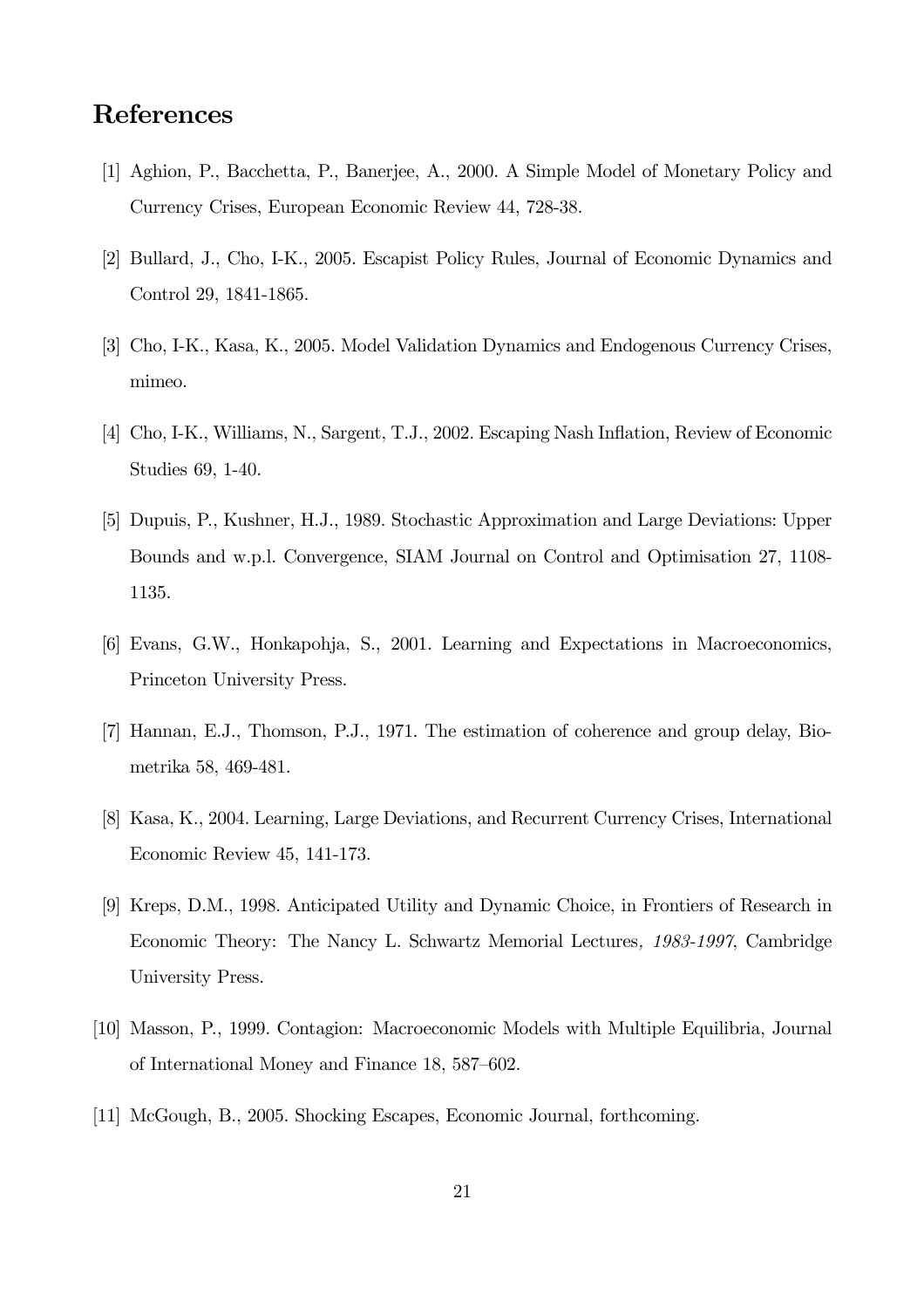- [12] Primiceri, G., 2005. Why Inflation Rose and Fell: Policymakers' Beliefs and US Postwar Stabilization Policy, NBER Working Paper No. 11147.
- [13] Sargent, T.J., 1999. The Conquest of American Inflation, Princeton University Press.
- [14] Tetlow, R., von zur Muehlen, P., 2004. Avoiding Nash Inflation: Bayesian and Robust Responses to Model Uncertainty, Review of Economic Dynamics 7, 4, 869-899.
- [15] Williams, N., 2004. Escape Dynamics in Learning Models, mimeo.
- [16] Worms, J., 1999. Moderate Deviations for Stable Markov Chains and Regression Models, Electronic Journal of Probability 4, 1-28.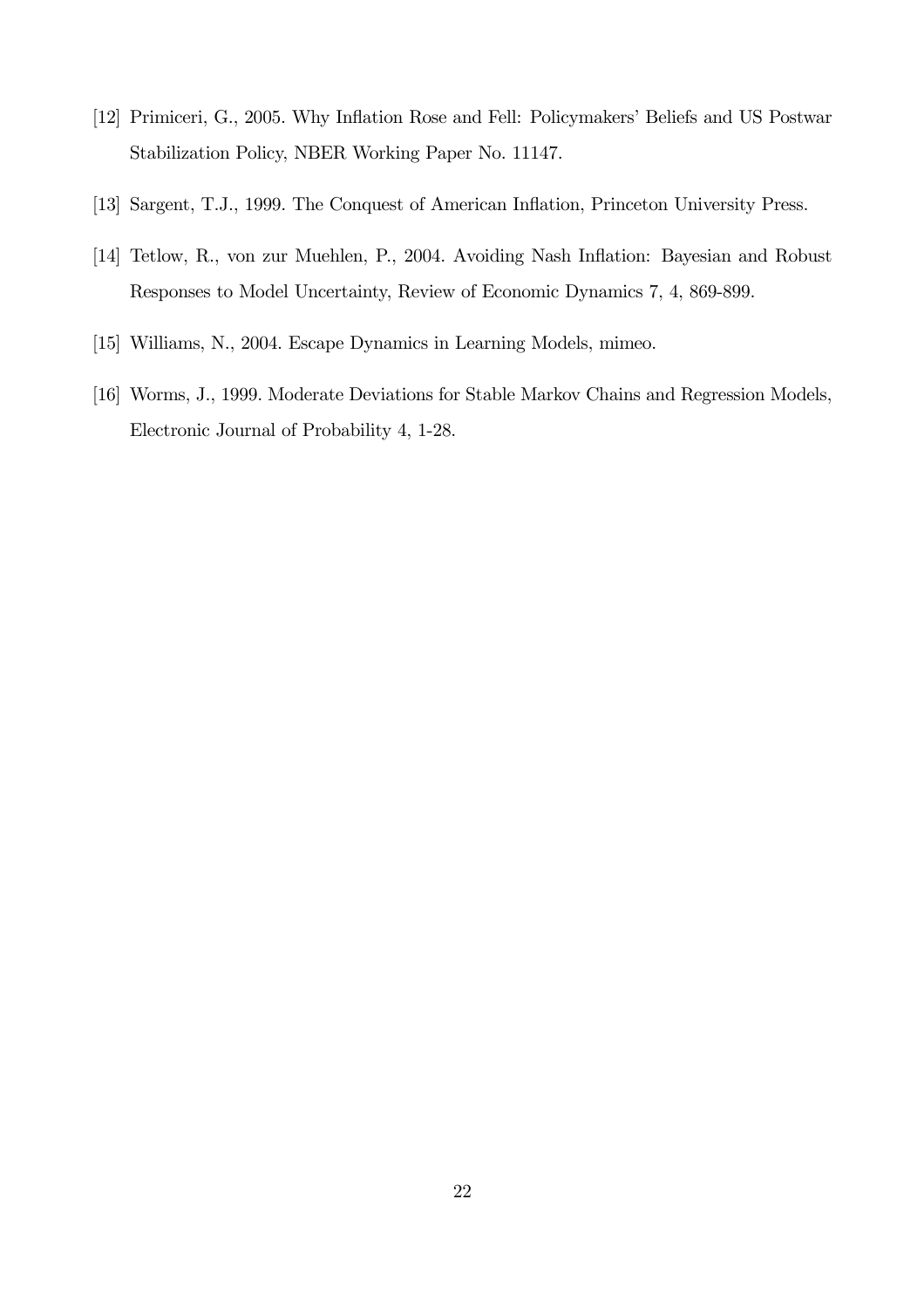# A Model in continuous time

The dynamics of the model in discrete time are completely described by the structure of the economies  $(1)-(4)$ , optimal exchange rate policies  $(13)-(14)$ , and the recursive schemes  $(7)-(10)$ by which the central banks update their estimates of the coefficients in their perceived models of the economy. The starting point for derivation of the continuous time analogue of our model is to re-write equations  $(7)-(10)$  as  $(A.1)-(A.4)$ .

$$
\frac{\gamma_{t+1} - \gamma_t}{g} = R_t^{-1} X_t (y_t - \gamma_t X_t)
$$
\n(A.1)

$$
\frac{\gamma_{t+1}^* - \gamma_t^*}{g} = R_t^{*-1} X_t^* (y_t^* - \gamma_t^* X_t^*)
$$
\n(A.2)

$$
\frac{R_{t+1} - R_t}{g} = X_t X_t' - R_t \tag{A.3}
$$

$$
\frac{R_{t+1}^* - R_t^*}{g} = X_t^* X_t^{*\prime} - R_t^* \tag{A.4}
$$

Equations (A.1)-(A.4) can be interpreted as a discrete-time approximation of an underlying continuous time process perturbed by shocks. Taking the limit as  $g \to 0$ , the approximation error tends to zero and a weak law of large numbers ensures that the stochastic elements become negligible. In the limit, the dynamics of the model are therefore represented by a deterministic system of ordinary differential equations (A.5)-(A.12). A proof of this is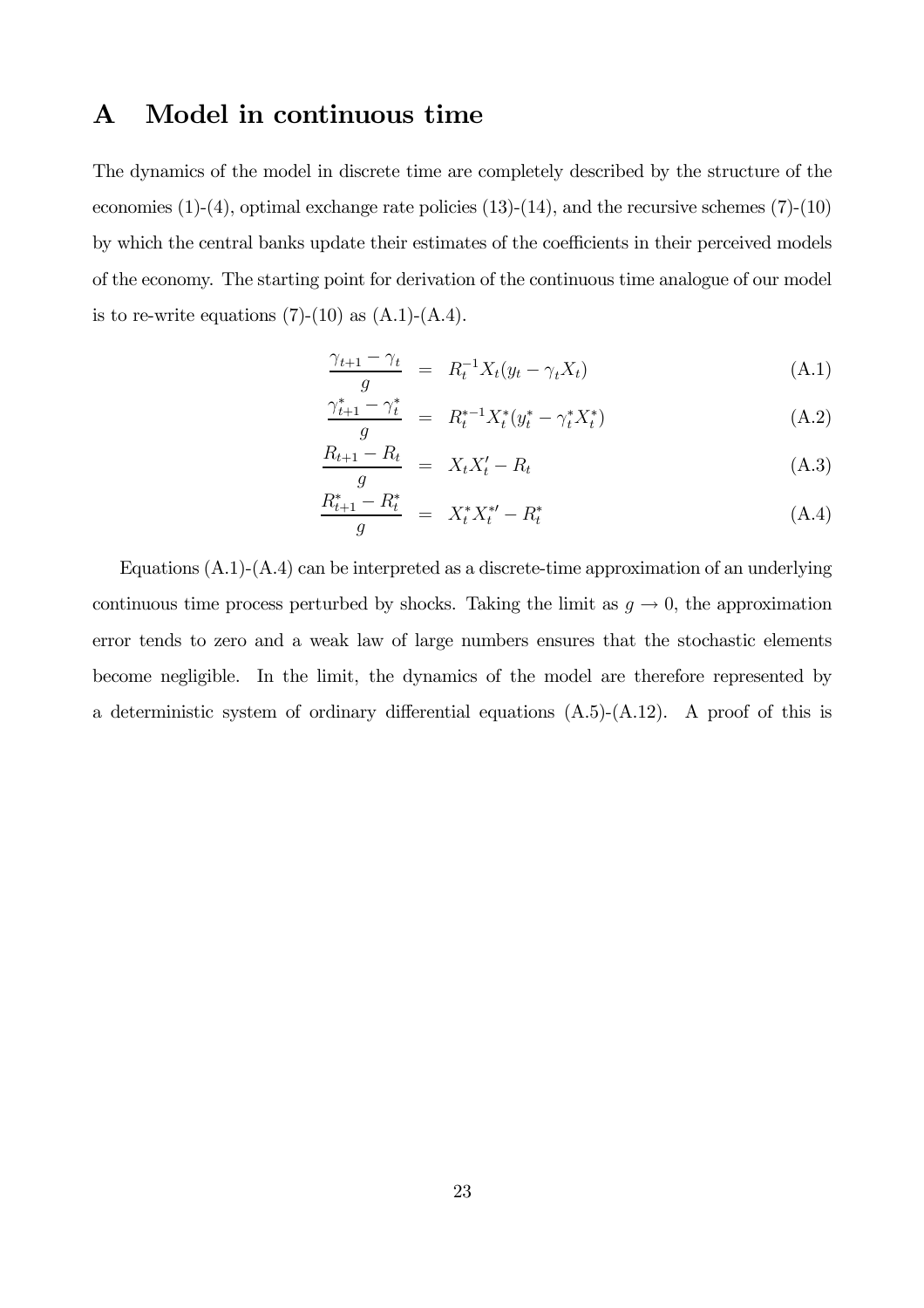presented in Cho, Williams and Sargent (2002).

$$
\dot{\gamma} = R^{-1}\bar{g}(\gamma) \tag{A.5}
$$

$$
\dot{\gamma}^* = R^{*-1} \bar{g}^* \left( \gamma^*, \gamma \right) \tag{A.6}
$$

$$
\dot{R} = \bar{M}(\gamma) - R \tag{A.7}
$$

$$
\dot{R}^* = \bar{M}^*(\gamma^*) - R^* \tag{A.8}
$$

$$
\bar{g}(\gamma) = \begin{pmatrix} y_0 - \gamma_0 - \gamma_1 \hat{s} \\ (y_0 - \gamma_0 - \gamma_1 \hat{s})\hat{s} + (\theta - \gamma_1)\sigma_2^2 \end{pmatrix}
$$
 (A.9)

$$
\bar{g}^*(\gamma^*, \gamma) = \begin{pmatrix} y_0 - \theta \delta(\hat{s} - \hat{s}^*) - \gamma_0^* - \gamma_1^* \hat{s}^* \\ (y_0 - \theta \delta(\hat{s} - \hat{s}^*) - \gamma_0^* - \gamma_1^* \hat{s}^*) \hat{s}^* + (\theta - \gamma_1^*) \sigma_2^2 \end{pmatrix}
$$
(A.10)

$$
\bar{M}(\gamma) = \begin{pmatrix} 1 & \hat{s} \\ \hat{s} & \hat{s}^2 + \sigma_2^2 \end{pmatrix}
$$
 (A.11)

$$
\bar{M}^*(\gamma^*) = \begin{pmatrix} 1 & \hat{s}^* \\ \hat{s}^* & \hat{s}^{*2} + \sigma_2^2 \end{pmatrix} \tag{A.12}
$$

#### A.1 Equilibrium

An equilibrium of the model is a fixed point of the ordinary differential equations (A.5)-(A.8). Imposing  $\dot{\gamma} = \dot{\gamma}^* = \dot{R} = \dot{R}^* = 0$  to identify fixed points, we obtain the unique equilibrium defined by equations  $(A.13)$  and  $(A.14)$ . Equation  $(A.13)$  is equation  $(15)$  in the paper.

$$
\bar{\gamma} = \bar{\gamma}^* = \begin{pmatrix} y_0 + \theta^2 (y_0 - \bar{y}) \\ \theta \end{pmatrix}
$$
 (A.13)

$$
R = \bar{R}^* = \begin{pmatrix} 1 & -\theta(y_0 - \bar{y}) \\ -\theta(y_0 - \bar{y}) & \theta^2(y_0 - \bar{y})^2 + \sigma_2^2 \end{pmatrix}
$$
 (A.14)

## A.2 Stability of equilibrium

A sufficient condition for local asymptotic stability is that all the eigenvalues of the Jacobian of equations  $(A.5)-(A.8)$  have negative real parts when evaluated at equilibrium.<sup>5</sup> The Jacobian

<sup>5</sup>Proposition 5.6, Evans and Honkapohja (2001), p. 96.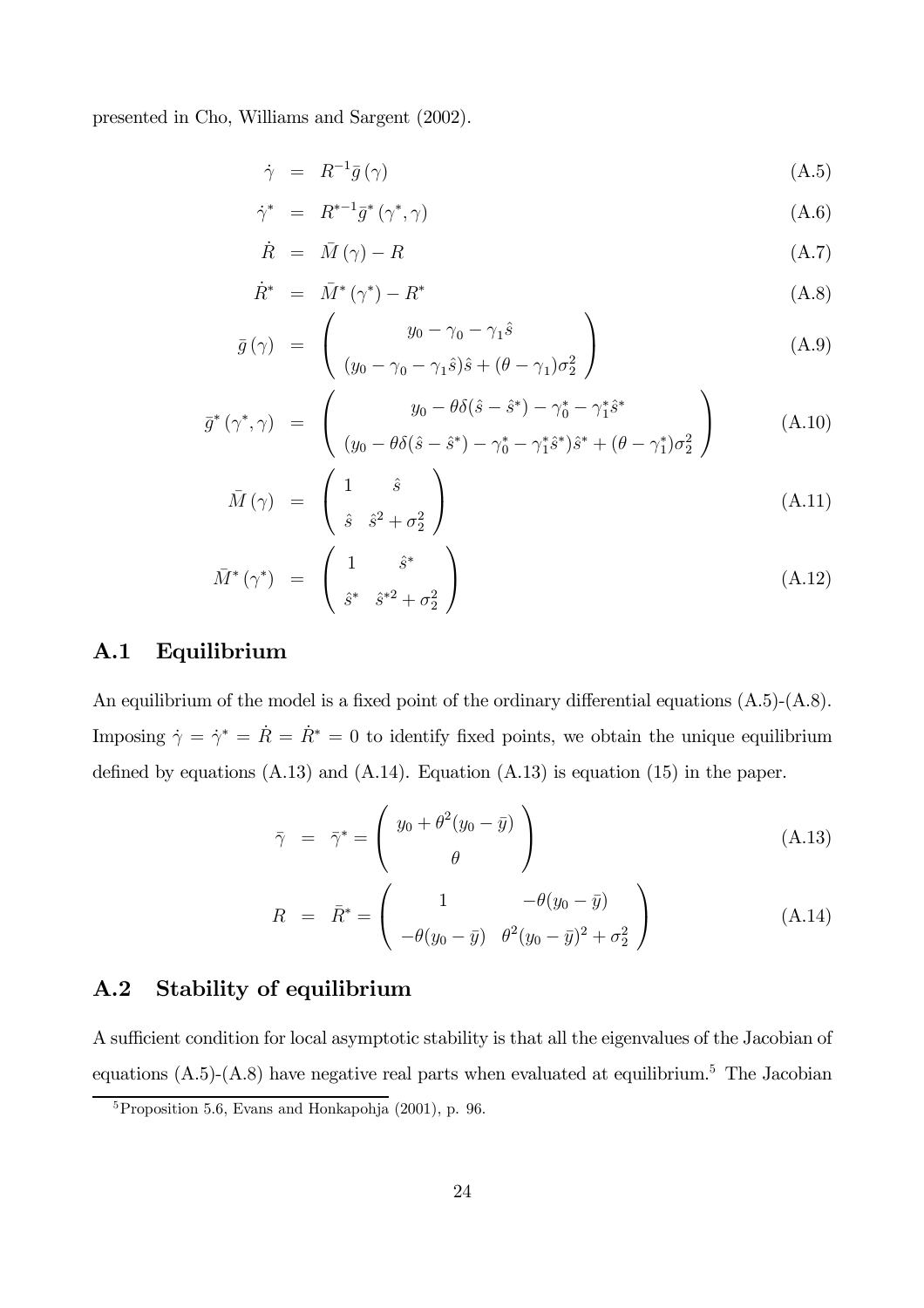is defined by (A.15).

$$
J = \begin{pmatrix} \frac{\partial \dot{\gamma}}{\partial \gamma} & \frac{\partial \dot{\gamma}}{\partial \gamma^*} & \frac{\partial \dot{\gamma}}{\partial R} & \frac{\partial \dot{\gamma}}{\partial R^*} \\ \frac{\partial \dot{\gamma}^*}{\partial \gamma} & \frac{\partial \dot{\gamma}^*}{\partial \gamma^*} & \frac{\partial \dot{\gamma}^*}{\partial R} & \frac{\partial \dot{\gamma}^*}{\partial R^*} \\ \frac{\partial \dot{R}}{\partial \gamma} & \frac{\partial \dot{R}}{\partial \gamma^*} & \frac{\partial \dot{R}}{\partial R} & \frac{\partial \dot{R}}{\partial R^*} \\ \frac{\partial \dot{R}^*}{\partial \gamma} & \frac{\partial \dot{R}^*}{\partial \gamma^*} & \frac{\partial \dot{R}^*}{\partial R} & \frac{\partial \dot{R}^*}{\partial R^*} \end{pmatrix}
$$
(A.15)

When evaluated at equilibrium, the Jacobian is (A.16).

$$
J|_{SCE} = \begin{pmatrix} \frac{\partial R^{-1}\bar{g}(\gamma)}{\partial \gamma} & 0 & 0 & 0\\ \frac{\partial R^{*-1}\bar{g}^*(\gamma^*,\gamma)}{\partial \gamma} & \frac{\partial R^{*-1}\bar{g}^*(\gamma^*,\gamma)}{\partial \gamma^*} & 0 & 0\\ \frac{\partial \bar{M}(\gamma)}{\partial \gamma} & 0 & -I & 0\\ 0 & \frac{\partial \bar{M}^*(\gamma^*)}{\partial \gamma^*} & 0 & -I \end{pmatrix}
$$
(A.16)

The lower triangular structure of the Jacobian means its eigenvalues are equal to the eigenvalues of the matrices on the leading diagonal. The eigenvalues of −I necessarily have negative real parts, so the stability properties of the equilibrium depend on the eigenvalues of  $\partial R^{-1}\bar{g}(\gamma) / \partial \gamma$  and  $\partial R^{*-1}\bar{g}^*(\gamma^*, \gamma) / \partial \gamma^*$  evaluated at equilibrium. After simple but tedious calculations, these derivatives are given by equations (A.17) and (A.18).

$$
\left. \frac{\partial R^{-1}\bar{g}\left(\gamma\right)}{\partial \gamma} \right|_{SCE} = \left( \begin{array}{cc} -\frac{1}{1+\theta^2} & \frac{\theta(1-\theta^2)(y_0-\bar{y})}{1+\theta^2} \\ 0 & -1 \end{array} \right) \tag{A.17}
$$

$$
\left. \frac{\partial R^{*-1} \bar{g}^* \left( \gamma^*, \gamma \right)}{\partial \gamma^*} \right|_{SCE} = \left( \begin{array}{cc} -\frac{1+\delta\theta^2}{1+\theta^2} & \frac{\theta(1-\delta)(1-\theta^2)(y_0-\bar{y})}{1+\theta^2} \\ 0 & -1 \end{array} \right) \tag{A.18}
$$

The eigenvalues of the matrices defined in (A.17) and (A.18) are given by equations (A.19)- (A.22).

$$
\lambda_1 = -\frac{1}{1 + \theta^2} \tag{A.19}
$$

$$
\lambda_2 = -1 \tag{A.20}
$$

$$
\lambda_3 = -\frac{1 + \delta \theta^2}{1 + \theta^2} \tag{A.21}
$$

$$
\lambda_4 = -1 \tag{A.22}
$$

As  $\delta > 0$ , all the eigenvalues of the system have negative real parts and the equilibrium is asymptotically stable.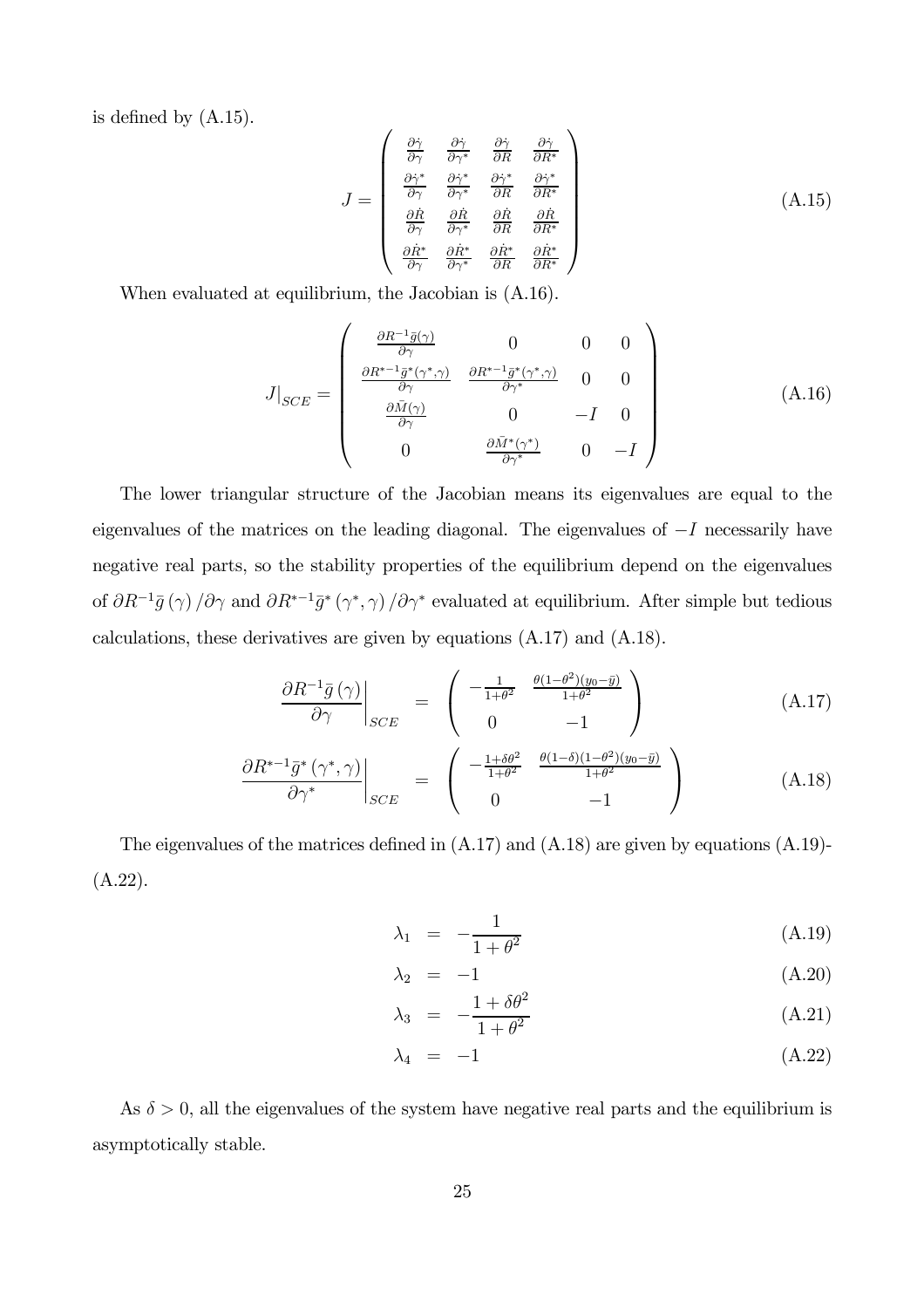# B Dominant escape path in source of spillover

The dominant escape path describes the most likely path for beliefs to take in the first small country if they deviate significantly (escape) from their mean dynamics described by equations (A.5) and (A.7). To characterise this, we need a way of selecting the most likely path amongst all candidate escape paths. A natural metric is the likelihood function of the shocks needed to drive beliefs along each escape path. The path that minimises this function is the dominant escape path, representing the path of least resistance for beliefs to escape.

The formal analysis of escape dynamics in economic models is laid out in the pioneering work of Williams (2004), where the dominant escape path is characterised by solving an optimal control problem. The method involves choosing the series of perturbations to mean dynamics that is most likely to cause beliefs to escape from a neighbourhood around the selfconfirming equilibrium. Mathematically, the dominant escape path is given by the solution to optimal control problem (B.1).

$$
\begin{aligned}\n\bar{\Psi} &= \inf_{\dot{v}} \int_{0}^{t} \dot{v}(\psi)' Q(\gamma(\psi), R(\psi))^{-1} \dot{v}(\psi) d\psi \\
\text{s.t.} \\
\dot{\gamma} &= R^{-1} \bar{g}(\gamma) + \dot{v} \\
\dot{R} &= \bar{M}(\gamma) - R \\
\gamma(0) &= \bar{\gamma}, \quad M(0) = \bar{M}, \quad \gamma(t) \notin G \text{ for some } 0 < t < T\n\end{aligned} \tag{B.1}
$$

The optimal control problem works by perturbing the mean dynamics of the model (A.5) by a factor  $\dot{v}$  and asking which series of perturbations is most likely to cause beliefs to escape. In the objective,  $Q(\gamma, R)$  is a weighting function that measures the likelihood of the shocks needed to perturb beliefs by  $\dot{v}$ .<sup>6</sup> We initialise beliefs at their self-confirming values and define a neighbourhood G around the self-confirming equilibrium that beliefs must escape from. The outcome of the optimal control problem is the series of belief perturbations that occur along the dominant escape path. To solve the optimal control problem (B.1) we define the Hamiltonian

<sup>&</sup>lt;sup>6</sup>An analytic expression for  $Q(\gamma, R)$  is given in Section B.1.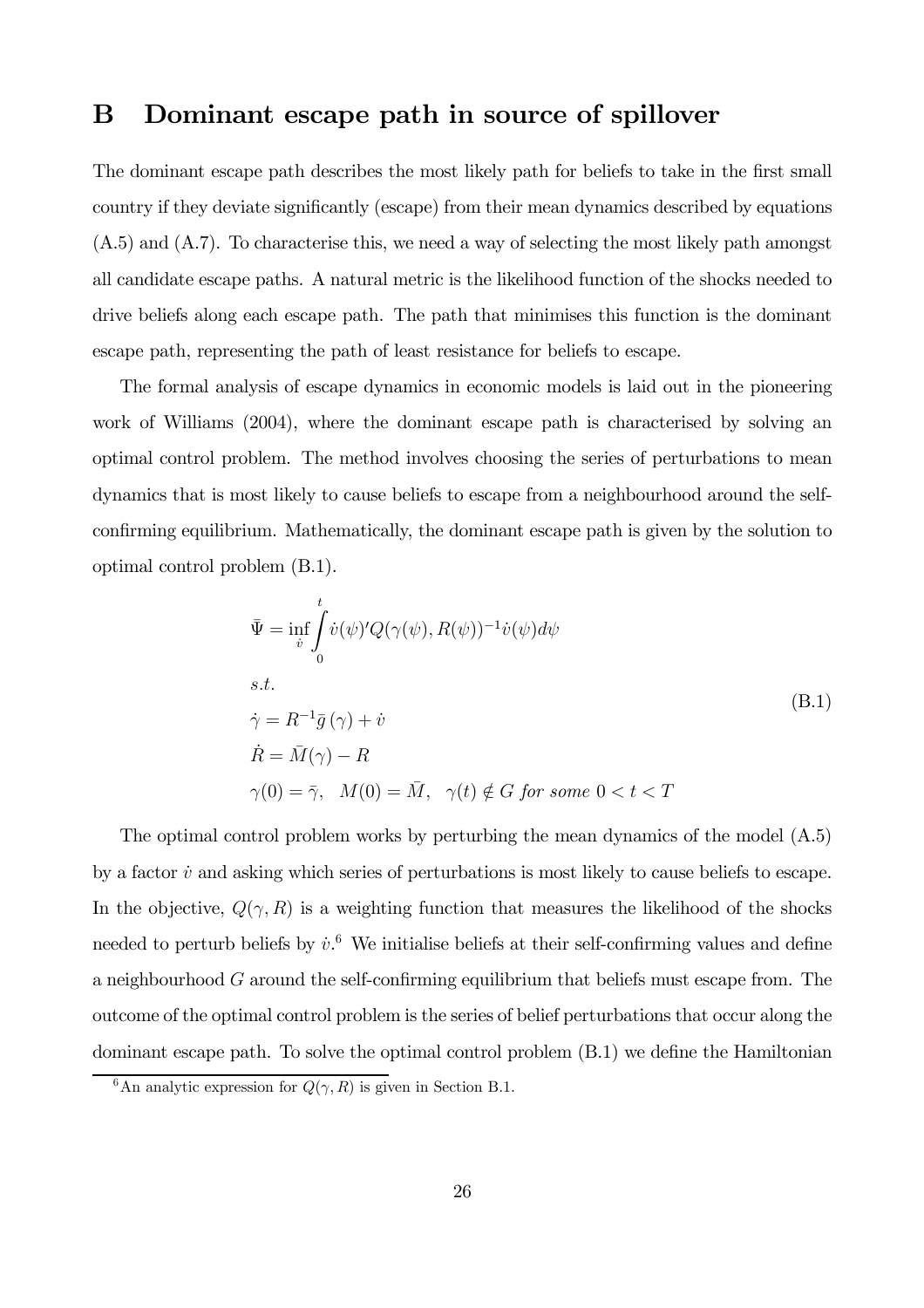(B.2), where a and  $\lambda$  are co-state vectors for the evolution of  $\gamma$  and R.

$$
\mathcal{H} = a \cdot R^{-1} \bar{g} \left( \gamma \right) - \frac{1}{2} a' Q(\gamma, R) a + \lambda \cdot (\bar{M}(\gamma) - R) \tag{B.2}
$$

The Hamiltonian is convex so first order conditions (B.3)-(B.6) necessarily hold along the dominant escape path.

$$
\dot{\gamma} = R^{-1}\bar{g}(\gamma) - Q(\gamma, R)a \tag{B.3}
$$

$$
\dot{R} = \bar{M}(\gamma) - R \tag{B.4}
$$

$$
\dot{a} = -aR^{-1}\frac{\partial \bar{g}(\gamma)}{\partial \gamma} + \frac{1}{2}a'\frac{\partial Q(\gamma, R)}{\partial \gamma}a - \lambda \frac{\partial \bar{M}(\gamma)}{\partial \gamma}
$$
(B.5)

$$
\dot{\lambda} = -\mathcal{H}_R \tag{B.6}
$$

The first order conditions form a system of ordinary differential equations. They characterise a family of escape paths, with each path being indexed by different initial values of the co-state vectors. The dominant escape path is the member of this family that achieves the escape with the most likely series of belief perturbations. A solution to the optimal control problem can therefore be obtained by searching over all possible initial values of a and  $\lambda$ , applying equations  $(B.3)-(B.6)$ , and choosing the initial values that imply belief perturbations that are most likely in terms of the  $Q(\gamma, R)$  metric.

## **B.1** Calculation of  $a'Q(\gamma,R)a$

The cost function  $Q(\gamma, R)$  is used to weight belief perturbations along potential escape paths. It is equal to the variance-covariance matrix of belief dynamics  $\dot{\gamma}$ . As belief dynamics are quadratic forms of Gaussian variables,  $Q(\gamma, R)$  itself is a fourth moment matrix. In static models such as ours, Williams  $(2004)$  shows that  $Q$  reduces to the logarithm of a moment generating function, meaning the Hamiltonian (B.2) can be derived analytically. We begin by expressing the second term of the Hamiltonian by the corresponding moment generating function (B.7).

$$
a'Q(\gamma, R)a = \log E \exp \langle a \cdot R^{-1}(g(\gamma, \xi) - \bar{g}(\gamma) \rangle \tag{B.7}
$$

We obtain an explicit analytic expression for the right hand side of  $(B.7)$  by first using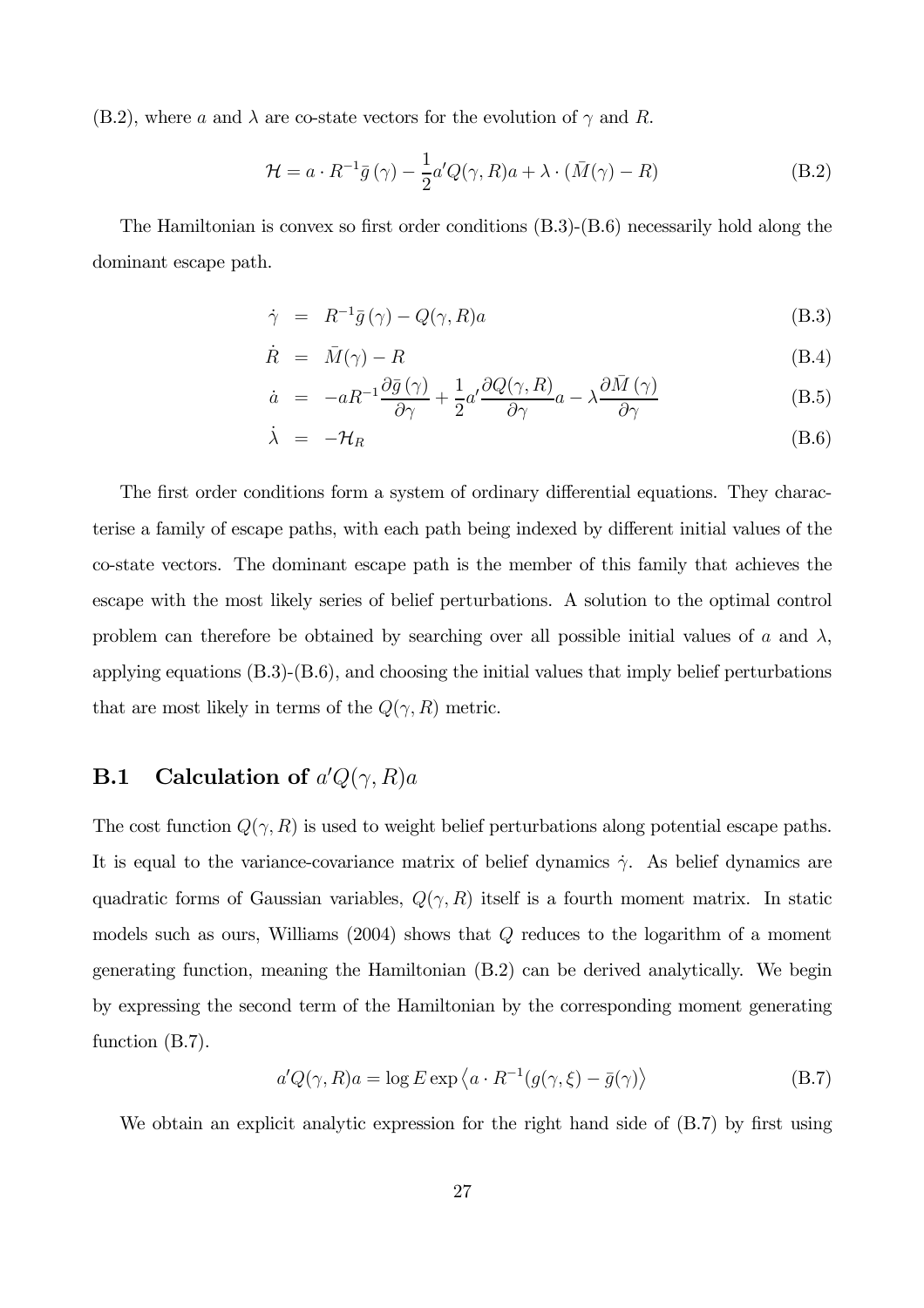equation (A.1) to define

$$
g(\gamma, \xi) - \bar{g}(\gamma) = \begin{pmatrix} \sigma_1 v_1 + (\theta - \gamma_1) \sigma_2 v_2 \\ \hat{s}\sigma_1 v_1 + (\hat{s}(\theta - 2\gamma_1) + y_0 - \gamma_0) \sigma_2 v_2 + \sigma_1 \sigma_2 v_1 v_2 + (\theta - \gamma_1) \sigma_2^2 v_2^2 - (\theta - \gamma_1) \sigma_2^2 \end{pmatrix}
$$

To economise on notation, let  $R^{-1}$  and a be defined by equations (B.8) and (B.9) respectively.

$$
R^{-1} = \begin{pmatrix} R^1 & R^2 \\ R^2 & R^4 \end{pmatrix} \tag{B.8}
$$

$$
a = \begin{pmatrix} a_1 \\ a_2 \end{pmatrix} \tag{B.9}
$$

The right hand side of equation (B.7) can now be expressed in equation (B.10) in terms of the underlying shocks  $v_1$  and  $v_2$ .

$$
\log E \exp \left\langle a \cdot R^{-1} (g(\gamma, \xi) - \bar{g}(\gamma)) \right\rangle = \log E \left[ e^{d_0 + d_1 v_1 + d_2 v_2 + d_3 v_1 v_2 + d_4 v_2^2} \right] \tag{B.10}
$$

The constants  $d_0 \ldots d_4$  are simple functions (B.11)-(B.15) of the structural parameters  $\{y_0, \theta, \sigma_1, \sigma_2\}$ , beliefs  $\gamma$ , the co-state vector a and the precision matrix R.

$$
d_0 = -(a_1 R^2 + a_2 R^4)(\theta - \gamma_1) \sigma_2^2
$$
 (B.11)

$$
d_1 = (a_1R^1 + a_2R^2)\sigma_1 + (a_1R^2 + a_2R^4)\hat{s}\sigma_1 \tag{B.12}
$$

$$
d_2 = (a_1 R^1 + a_2 R^2)(\theta - \gamma_1)\sigma_2
$$
  
 
$$
+ (a_1 R^2 + a_2 R^4)(\hat{s}(\theta - 2\gamma_1) + y_0 - \gamma_0)\sigma_2
$$
 (B.13)

$$
d_3 = (a_1 R^2 + a_2 R^4) \sigma_1 \sigma_2 \tag{B.14}
$$

$$
d_4 = (a_1 R^2 + a_2 R^4)(\theta - \gamma_1)\sigma_2^2
$$
 (B.15)

The next step is to factorise  $v_1$  out from the right hand side of equation (B.10). The key stage in the factorisation below is the third line, where we exploit the fact that  $e^{v_1}$  is log-normally distributed, with expected value half the variance of  $v_1$ .

$$
\log E[e^{d_0 + d_1 v_1 + d_2 v_2 + d_3 v_1 v_2 + d_4 v_2^2}]
$$
\n
$$
= d_0 + \log E[E(e^{(d_1 + d_3 v_2)v_1} | v_2)e^{d_2 v_2 + d_4 v_2^2}]
$$
\n
$$
= d_0 + \log E[e^{.5(d_1 + d_3 v_2)^2} e^{d_2 v_2 + d_4 v_2^2}]
$$
\n
$$
= d_0 + .5d_1^2 + \log E[e^{(d_2 + d_1 d_3)v_2 + (d_4 + .5d_3^2)v_2^2}]
$$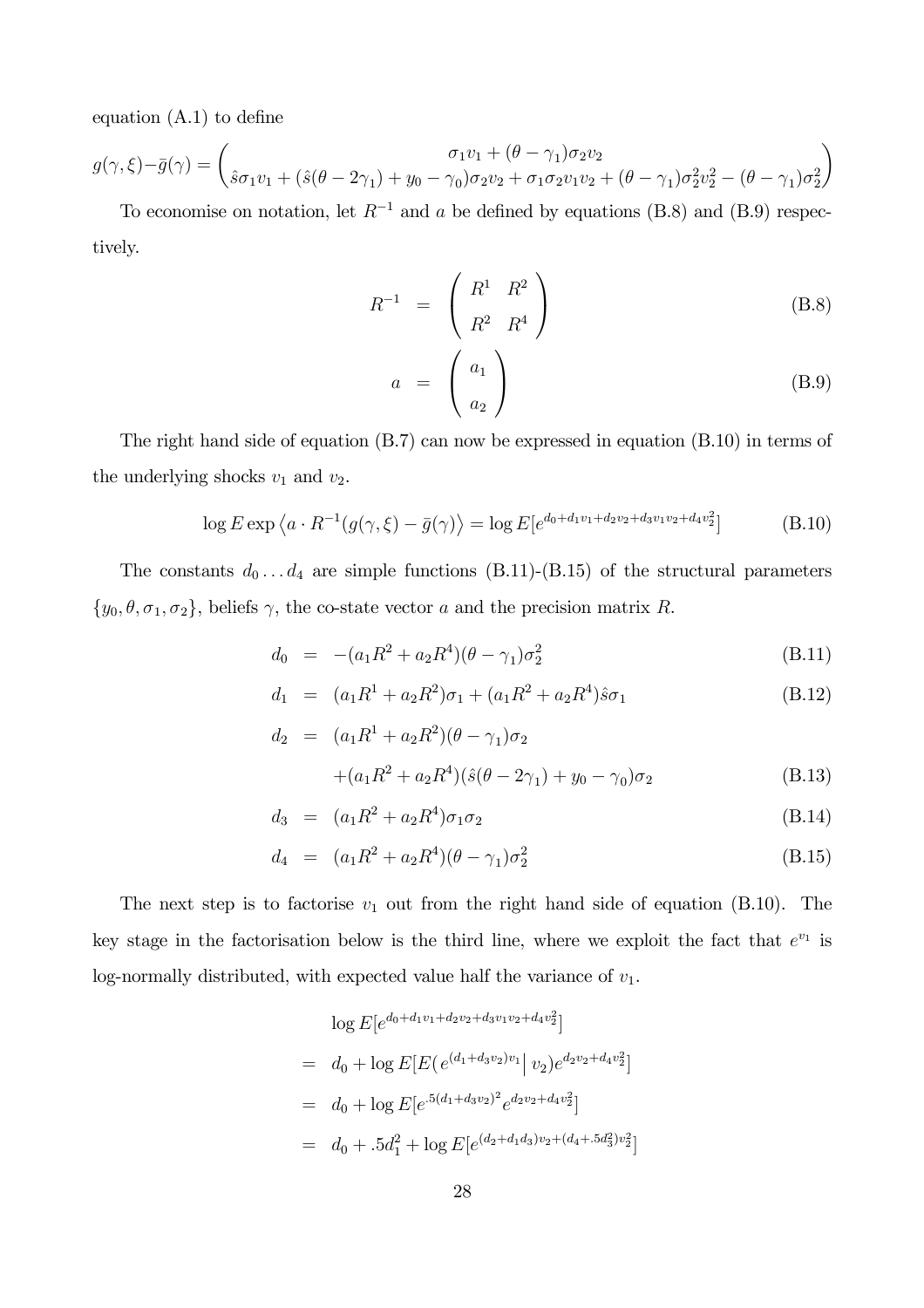The outcome of factorisation is an expression in only the  $v_2$  shock. The remaining expectation can be solved analytically by defining  $k_1 = d_2 + d_1 d_3$  and  $k_2 = d_4 + 0.5d_3^2 - 0.5$  and completing the square of  $k_1x + k_2x^2$ . In expression (B.16) we have  $A = \sqrt{-2k_2}$ ,  $B = -k_1/A$ and  $C = -B^2/2$ .

$$
E[e^{(d_2+d_1d_3)v_2 + (d_4 + .5d_3^2)v_2^2}] = \frac{1}{\sqrt{2\pi}} \int_{-\infty}^{+\infty} e^{(k_1x + k_2x^2)} dx
$$
  

$$
= \frac{e^{-C}}{\sqrt{2\pi}} \int_{-\infty}^{+\infty} e^{-.5(Ax+B)^2} dx
$$
  

$$
= \frac{e^{-C}}{A}
$$
(B.16)

The final analytic expression for  $a'Q(\gamma,R)a$  is then (B.17).

$$
a'Q(\gamma, R)a = d_0 + .5d_1^2 - \log A - C
$$
 (B.17)

## C Dominant escape path in subject of spillover

The dominant escape path in the subject of the spillover describes the way beliefs are most likely to escape in the second small country *conditional* on the spillover from the first small country. Our interest is in how the dominant escape path changes with the strength of the spillover. We therefore set the first small country on its own dominant escape path, and derive the dominant escape path in the second small country conditional on the strength of the spillover. The optimal control problem to solve is presented in (C.1). The first two constraints are the mean dynamics (A.6) and (A.8) of the second small country perturbed by a factor  $\dot{v}^*$ . The next four constraints describe the - here exogenous - evolution of beliefs in the first small country. They are taken directly from the first-order conditions (B.3)-(B.6) that characterise the dominant escape path in the first small country. Beliefs are initialised in the second small country at the stable equilibrium  $(\bar{\gamma}^*, \bar{M}^*)$  and in the first small country at some point on the country's own dominant escape path  $(\gamma_{t_{dp}}, M_{t_{dp}})$ . The function  $Q^*(\gamma^*, R^*, \gamma)$ weights belief perturbations  $\dot{v}^*$  along potential escape paths, with  $\gamma$  reflecting the presence of the spillover. An analytic expression for  $Q^*(\gamma^*, R^*, \gamma)$  is derived in Section C.1.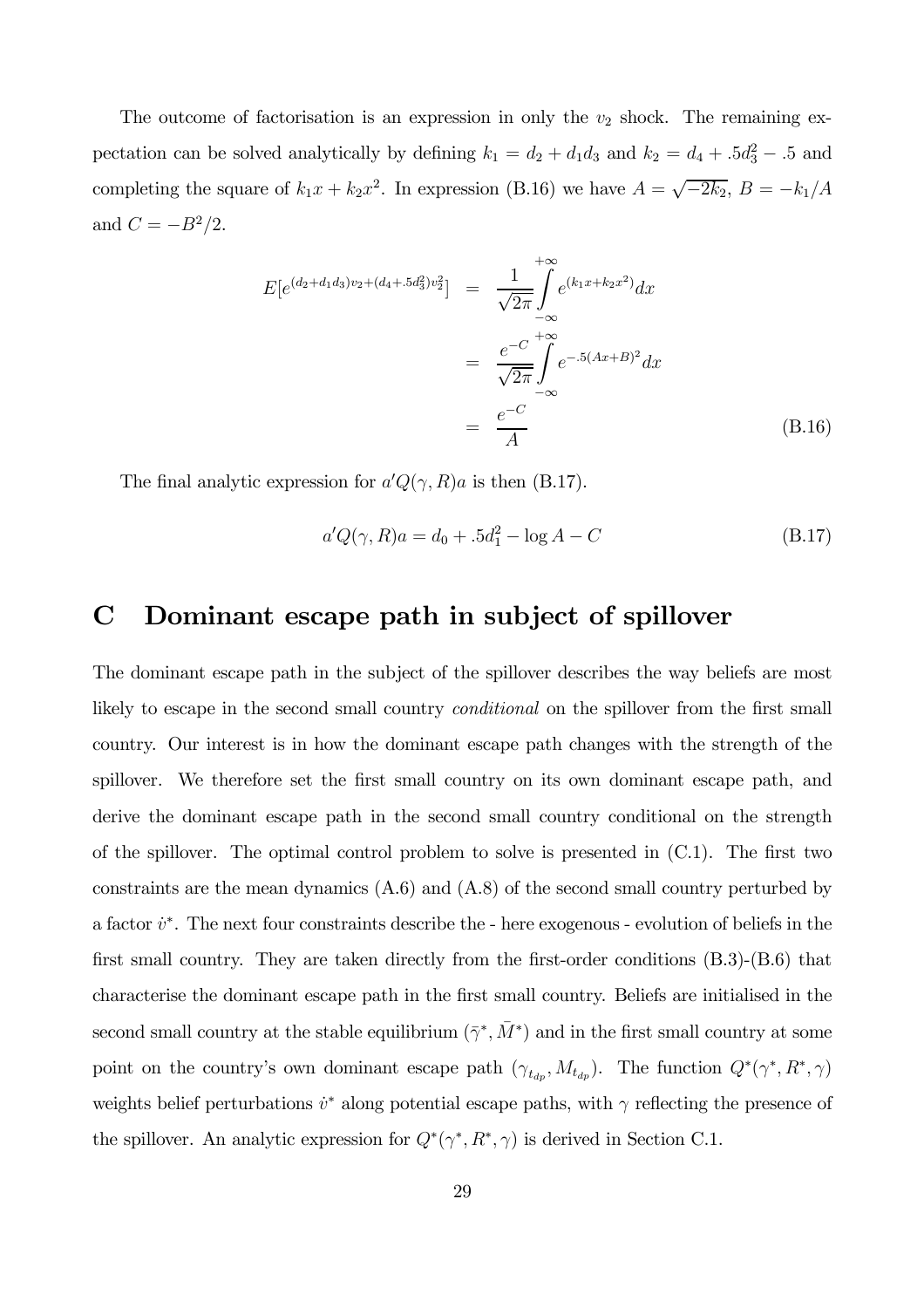$$
\bar{\Psi}^* = \inf_{\dot{v}^*} \int_0^t \dot{v}^*(\psi^*)'Q^*(\gamma^*(\psi^*), R^*(\psi^*), \gamma)^{-1} \dot{v}^*(\psi^*) d\psi^*
$$
\ns.t\n
$$
\dot{\gamma}^* = R^{*-1} \bar{g}^*(\gamma^*, \gamma) + \dot{v}^*
$$
\n
$$
\dot{R}^* = \bar{M}^*(\gamma^*) - R^*
$$
\n
$$
\dot{\gamma} = R^{-1} \bar{g}(\gamma) - Q(\gamma, R)a
$$
\n
$$
\dot{R} = \bar{M}(\gamma) - R
$$
\n
$$
\dot{a} = -aR^{-1} \frac{\partial \bar{g}(\gamma)}{\partial \gamma} + \frac{1}{2} a' \frac{\partial Q(\gamma, R)}{\partial \gamma} a - \lambda \frac{\partial \bar{M}(\gamma)}{\partial \gamma}
$$
\n
$$
\dot{\lambda} = -\mathcal{H}_R
$$
\n
$$
\gamma^*(0) = \bar{\gamma}^*, \quad M^*(0) = \bar{M}^*, \quad \gamma^*(t) \notin G \text{ for some } 0 < t < T
$$
\n
$$
\gamma(0) = \gamma_{t_{dp}}, \quad M(0) = M_{t_{dp}}
$$

The Hamiltonian for control problem (C.1) is defined in equation (C.2). Additional terms associated with the evolution of beliefs in the first small country are omitted for clarity.

$$
\mathcal{H}^* = a^* \cdot R^{*-1} \bar{g}^* \left( \gamma^*, \gamma \right) - \frac{1}{2} a^{*'} Q^* \left( \gamma^*, R^*, \gamma \right) a^* + \lambda^* \cdot (\bar{M}^* \left( \gamma^* \right) - R^*) + \dots \tag{C.2}
$$

The Hamiltonian is convex, so the dominant escape path satisfies first order conditions  $(C.3)-(C.10).$ 

$$
\dot{\gamma}^* = R^{*-1}\bar{g}^*(\gamma^*, \gamma) - Q^*(\gamma^*, R^*, \gamma)a^*
$$
\n(C.3)

$$
\dot{R}^* = \bar{M}^*(\gamma^*) - R^* \tag{C.4}
$$

$$
\dot{a}^* = -a^* R^{*-1} \frac{\partial \bar{g}^* \left( \gamma^*, \gamma \right)}{\partial \gamma^*} + \frac{1}{2} a^{*} \frac{\partial Q^* \left( \gamma^*, R^*, \gamma \right)}{\partial \gamma^*} a^* - \lambda^* \frac{\partial \bar{M}^* \left( \gamma^* \right)}{\partial \gamma^*} \tag{C.5}
$$

$$
\dot{\lambda}^* = -\mathcal{H}_{R^*}^* \tag{C.6}
$$

$$
\dot{\gamma} = R^{-1}\bar{g}(\gamma) - Q(\gamma, R)a \tag{C.7}
$$

$$
\dot{R} = \bar{M}(\gamma) - R \tag{C.8}
$$

$$
\dot{a} = -aR^{-1}\frac{\partial \bar{g}(\gamma)}{\partial \gamma} + \frac{1}{2}a'\frac{\partial Q(\gamma, R)}{\partial \gamma}a - \lambda \frac{\partial \bar{M}(\gamma)}{\partial \gamma}
$$
(C.9)

$$
\dot{\lambda} = -\mathcal{H}_R \tag{C.10}
$$

The first order conditions form a system of ordinary differential equations with a blockrecursive structure. The dominant escape path can be obtained by searching over all possible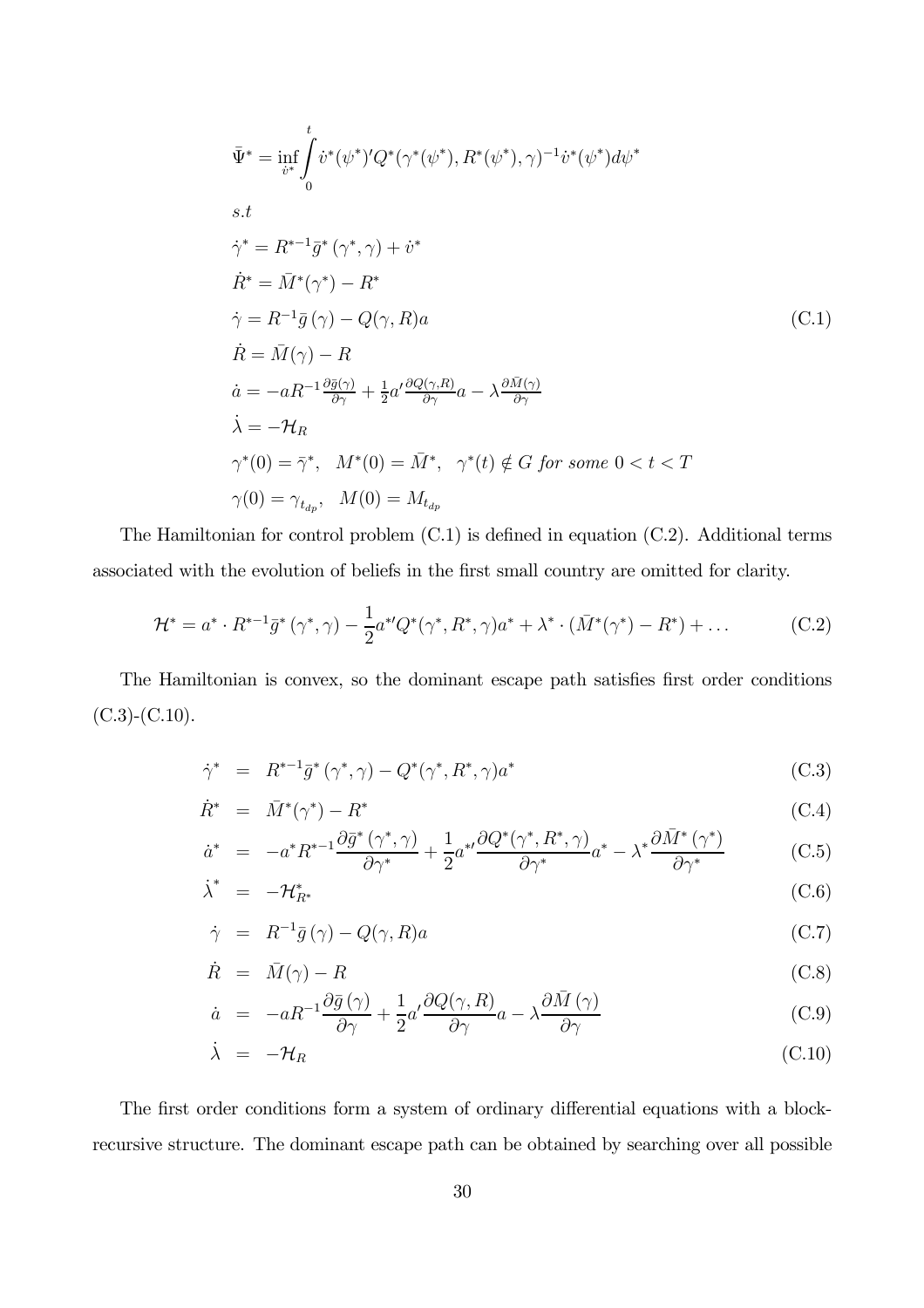initial values of  $a^*$  and  $\lambda^*$ , applying equations (C.3)-(C.10), and choosing the initial values that imply the most-likely belief perturbations in terms of the  $Q^*(\gamma^*, R^*, \gamma)$  metric.

## **C.1** Calculation of  $a^{*'}Q^*(\gamma^*, R^*, \gamma)a^*$

The cost function  $Q^*(\gamma^*, R^*, \gamma)$  weights belief perturbations along possible escape paths in the second small country. It can be calculated analytically using the same steps applied in Section B.1 to derive an analytical expression for  $Q(\gamma, R)$  in the first small country. Following Williams (2004),  $Q^*(\gamma^*, R^*, \gamma)$  is the logarithm of the moment generating function and we can define the quadratic form by equation (C.11).

$$
a^{*'}Q(\gamma^*(\psi^*), R^*(\psi^*), \gamma)a^* = \log E \exp\left\langle a^* \cdot R^{*-1}(g^*(\gamma^*, \xi^*, \gamma) - \bar{g}^*(\gamma^*, \gamma)\right\rangle
$$
(C.11)

Application of (A.2) means the stochastic element  $g^*(\gamma^*, \xi^*, \gamma) - \bar{g}^*(\gamma^*, \gamma)$  of the right hand side of (C.11) is equal to the expression .

$$
\begin{pmatrix}\n-(\theta - \gamma_1^*)\sigma_2^2 + \hat{s}^*\sigma_1 v_1^* \\
\hat{s}^*\sigma_1 v_1^* + (\hat{s}^*(\theta - \gamma_1^*) + y_0 - \theta\delta(\hat{s} - \hat{s}^*) - \gamma_0^* - \gamma_1^*\hat{s}^*)\sigma_2 v_2^* + \cdots \\
\cdots \sigma_1 \sigma_2 v_1^* v_2^* + (\theta - \gamma_1^*)\sigma_2^2 v_2^{*2} - \hat{s}^*\theta \delta \sigma_2 v_2 - \hat{s}^*\theta \delta + \sigma_2^2 v_2^* v_2 - (\theta - \gamma_1^*)\sigma_2^2\n\end{pmatrix}
$$

For notation reasons, let  $R^*$  and  $a^*$  be defined by equations (C.12) and (C.13).

$$
R^{*-1} = \begin{pmatrix} R^{*1} & R^{*2} \\ R^{*2} & R^{*4} \end{pmatrix}
$$
 (C.12)

$$
a^* = \begin{pmatrix} a_1^* \\ a_2^* \end{pmatrix} \tag{C.13}
$$

The right hand side of equation (C.11) can now be expressed in equation (C.14) in terms of the underlying shocks  $v_1^*$  and  $v_2^*$ .

$$
\log E[e^{d_0^* + d_1^* v_1^* + d_2^* v_2^* + d_3^* v_1^* v_2^* + d_4^* v_2^*^2 + n_1 v_2 + n_2 v_2^* v_2}] \tag{C.14}
$$

The constants  $d_0^* \dots d_4^*$ ,  $n_1, n_2$  are functions (C.15)-(C.21) of the structural parameters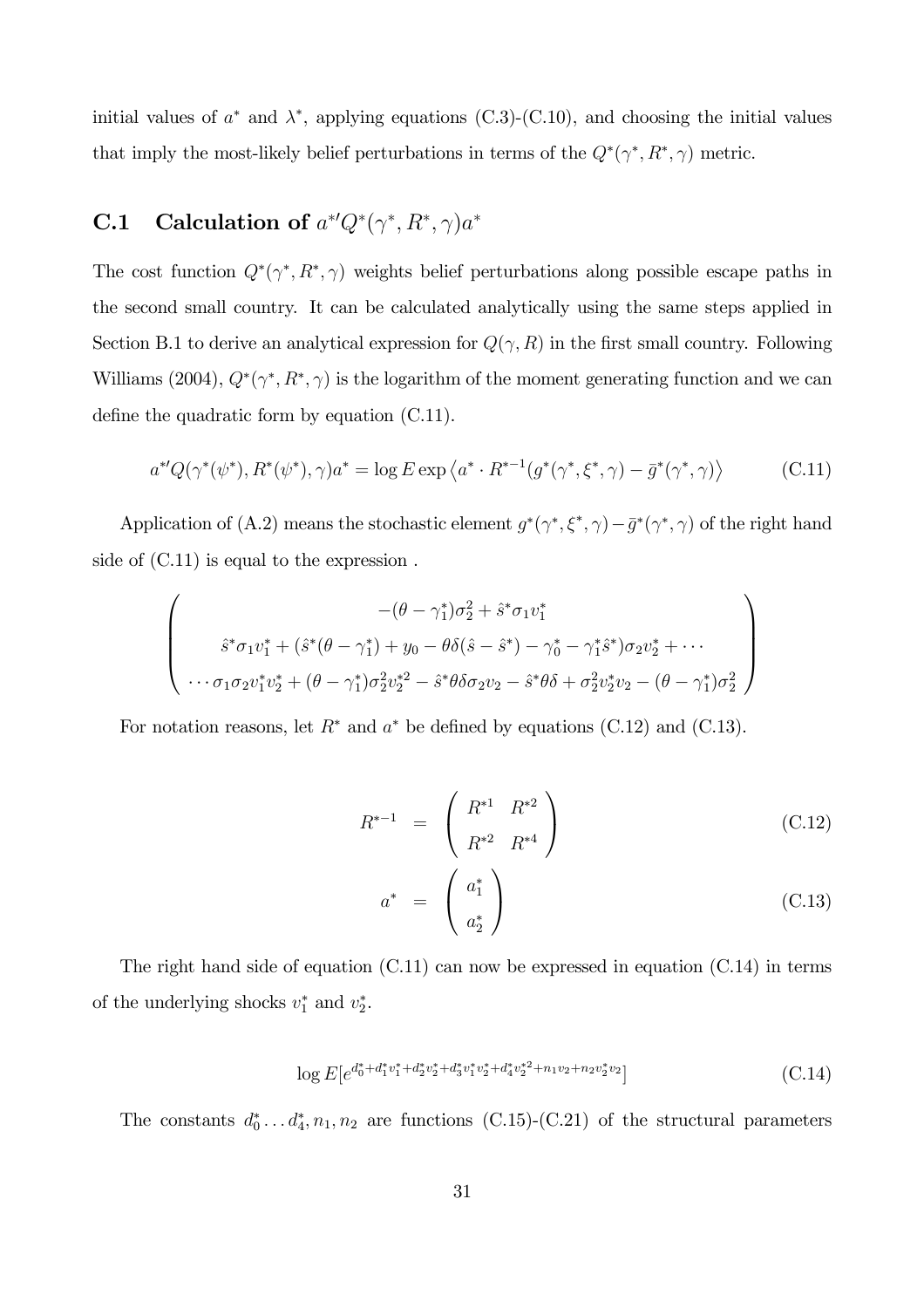$\{y_0, \theta, \sigma_1, \sigma_2\}$ , beliefs  $(\gamma^*, \gamma)$ , the co-state vectors  $(a^*, a)$  and the precision matrices  $(R^*, R)$ .

$$
d_0^* = - (a_1^* R^{*2} + a_2^* R^{*4}) (\theta - \gamma_1^*) \sigma_2^2
$$
\n(C.15)

$$
d_1^* = (a_1^* R^{*1} + a_2^* R^{*2}) \sigma_1 + (a_1^* R^{*2} + a_2^* R^{*4}) \hat{s}^* \sigma_1
$$
\n(C.16)

$$
d_2^* = (a_1^* R^{*1} + a_2^* R^{*2}) (\theta - \gamma_1^*) \sigma_2 + (a_1^* R^{*2} + a_2^* R^{*4}) (\hat{s}^* (\theta - \gamma_1^*) + y_0 - \theta \delta(\hat{s} - \hat{s}^*) - \gamma_0^* - \gamma_1^* \hat{s}^*) \sigma_2
$$
 (C.17)

$$
d_3^* = (a_1^* R^{*2} + a_2^* R^{*4}) \sigma_1 \sigma_2 \tag{C.18}
$$

$$
d_4^* = (a_1^* R^{*2} + a_2^* R^{*4}) (\theta - \gamma_1^*) \sigma_2^2
$$
\n(C.19)

$$
n_1 = -(a_1^* R^{*1} + a_2^* R^{*2}) \delta \theta \sigma_2 \tag{C.20}
$$

$$
n_2 = -(a_1^* R^{*2} + a_2^* R^{*4}) \hat{s}^* \theta \delta \sigma_2^2 \tag{C.21}
$$

We next factorise  $v_1^*$  out from the right hand side of equation (C.14). The key stages are the third and fifth line, where we sequentially exploit the log-normal distribution of  $e^{v_1^*}$  and  $e^{v_2}$ .

$$
\log E[e^{d_0^* + d_1^* v_1^* + d_2^* v_2^* + d_3^* v_1^* v_2^* + d_4^* v_2^*^2 + n_1 v_2 + n_2 v_2^* v_2}]
$$
\n
$$
= d_0^* + \log E[E(e^{(d_1^* + d_3^* v_2^*) v_1^* | v_2^*}) e^{d_2^* v_2^* + d_4^* v_2^*^2 + n_1 v_2 + n_2 v_2^* v_2}]
$$
\n
$$
= d_0^* + \log E[e^{.5(d_1^* + d_3^* v_2^*)^2} e^{d_2^* v_2^* + d_4^* v_2^*^2 + n_1 v_2 + n_2 v_2^* v_2}]
$$
\n
$$
= d_0^* + .5d_1^*^2 + \log E[E(e^{(n_1 + n_2 v_2^*) v_2 | v_2^*}) e^{(d_2^* + d_1^* d_3^*) v_2^* + (d_4^* + .5d_3^*^2) v_2^*^2}]
$$
\n
$$
= d_0^* + .5d_1^*^2 + \log E[e^{.5(n_1 + n_2 v_2^*)^2} e^{(d_2^* + d_1^* d_3^*) v_2^* + (d_4^* + .5d_3^*^2) v_2^*^2}]
$$
\n
$$
= d_0^* + .5d_1^*^2 + .5n_1^2 + \log E[e^{(d_2^* + d_1^* d_3^* + n_1 n_2)v_2^* + (d_4^* + .5d_3^*^2 + .5n_2^2)v_2^*^2}]
$$

The result of the factorisation is an expression in only the  $v_2^*$  shock. To solve the remaining expectation, define  $k_1^* = d_2^* + d_1^* d_3^* + n_1 n_2$ ,  $k_2^* = d_4^* + 0.5d_3^* + 0.5n_2^2 - 0.5$ , and complete the square of  $k_1^*x + k_2^*x^2$ . In expression (C.22), we have  $A^* = \sqrt{-2k_2^*}$ ,  $B^* = -k_1^*/A^*$  and  $C^* = -B^{*2}/2$ .

$$
E[e^{(d_2^* + d_1^* d_3^* + n_1 n_2)v_2^* + (d_4^* + 5d_3^* + 5n_2^2)v_2^*}] = \frac{1}{\sqrt{2\pi}} \int_{-\infty}^{+\infty} e^{(k_1^* x + k_2^* x^2)} dx
$$
  

$$
= \frac{e^{-C^*}}{\sqrt{2\pi}} \int_{-\infty}^{+\infty} e^{-0.5(A^* x + B^*)^2} dx
$$
  

$$
= \frac{e^{-C^*}}{A^*}
$$
(C.22)